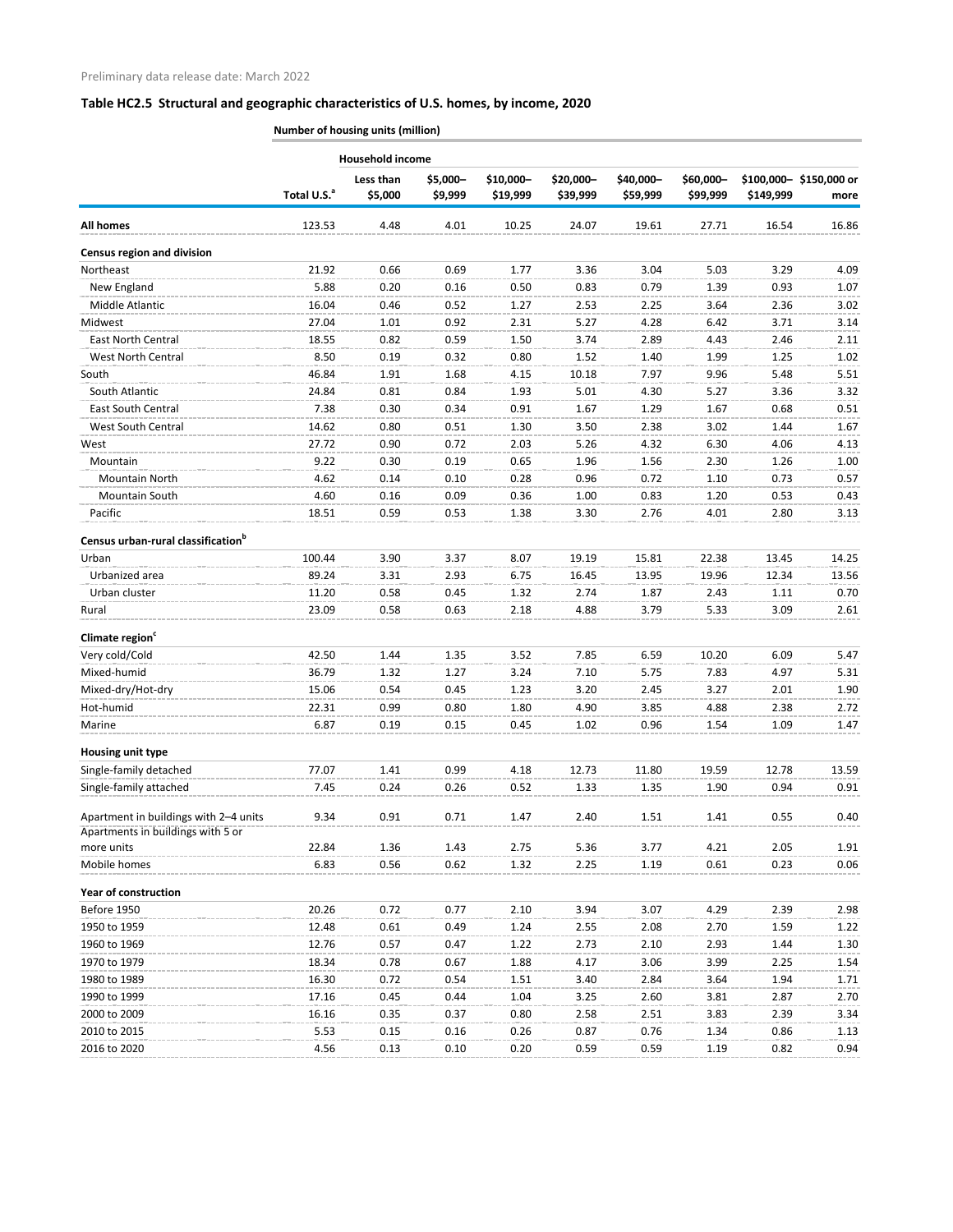|                                                       | Number of housing units (million) |                      |                     |                       |                       |                       |                       |              |                                |  |  |
|-------------------------------------------------------|-----------------------------------|----------------------|---------------------|-----------------------|-----------------------|-----------------------|-----------------------|--------------|--------------------------------|--|--|
|                                                       |                                   | Household income     |                     |                       |                       |                       |                       |              |                                |  |  |
|                                                       | Total U.S. <sup>a</sup>           | Less than<br>\$5,000 | \$5,000-<br>\$9,999 | \$10,000-<br>\$19,999 | \$20,000-<br>\$39,999 | \$40,000-<br>\$59,999 | \$60,000-<br>\$99,999 | \$149,999    | \$100,000-\$150,000 or<br>more |  |  |
| <b>All homes</b>                                      | 123.53                            | 4.48                 | 4.01                | 10.25                 | 24.07                 | 19.61                 | 27.71                 | 16.54        | 16.86                          |  |  |
| <b>Number of stories</b>                              |                                   |                      |                     |                       |                       |                       |                       |              |                                |  |  |
| 1 story                                               | 47.15                             | 1.08                 | 0.88                | 3.41                  | 9.92                  | 8.48                  | 12.24                 | 6.45         | 4.70                           |  |  |
| 2 stories                                             | 32.47                             | 0.49                 | 0.31                | 1.18                  | 3.66                  | 4.10                  | 8.00                  | 6.27         | 8.45                           |  |  |
| 3 or more stories                                     | 2.61                              | 0.04                 | Q                   | 0.06                  | 0.21                  | 0.29                  | 0.58                  | 0.49         | 0.91                           |  |  |
| Split-level                                           | 2.28                              | Q                    | Q                   | 0.05                  | 0.27                  | 0.27                  | 0.66                  | 0.50         | 0.44                           |  |  |
| Not asked (apartments and mobile                      |                                   |                      |                     |                       |                       |                       |                       |              |                                |  |  |
| homes)                                                | 39.01                             | 2.82                 | 2.76                | 5.55                  | 10.01                 | 6.46                  | 6.23                  | 2.82         | 2.37                           |  |  |
| Major outside wall construction                       |                                   |                      |                     |                       |                       |                       |                       |              |                                |  |  |
| Siding (aluminum, fiber cement, vinyl,                |                                   |                      |                     |                       |                       |                       |                       |              |                                |  |  |
| or steel)                                             | 45.44                             | 1.56                 | 1.23                | 3.67                  | 8.68                  | 7.67                  | 10.67                 | 6.36         | 5.59                           |  |  |
| <b>Brick</b>                                          | 33.37                             | 1.43                 | 1.26                | 2.97                  | 6.82                  | 5.26                  | 7.12                  | 4.27         | 4.24                           |  |  |
| Wood                                                  | 18.80                             | 0.70                 | 0.74                | 1.85                  | 3.83                  | 2.74                  | 4.07                  | 2.32         | 2.54                           |  |  |
| Stucco                                                | 15.65                             | 0.24                 | 0.30                | 0.89                  | 2.78                  | 2.22                  | 3.74                  | 2.42         | 3.06                           |  |  |
| Concrete block                                        | 6.42                              | 0.39                 | 0.34                | 0.55                  | 1.22                  | 1.13                  | 1.30                  | 0.72         | 0.79                           |  |  |
| Shingle (composition)                                 | 1.89                              | Q                    | Q                   | 0.19                  | 0.43                  | 0.33                  | 0.36                  | 0.21         | 0.24                           |  |  |
| Stone                                                 | 1.46                              | Q                    | Q                   | 0.08                  | 0.23                  | 0.20                  | 0.31                  | 0.21         | 0.32                           |  |  |
| Some other material                                   | 0.50                              | Q                    | Q                   | Q                     | 0.07                  | Q                     | 0.14                  | Q            | 0.09                           |  |  |
|                                                       |                                   |                      |                     |                       |                       |                       |                       |              |                                |  |  |
| <b>Major roofing material</b>                         |                                   |                      |                     |                       |                       |                       |                       |              |                                |  |  |
| Shingles (composition or asphalt)                     | 76.03                             | 1.78                 | 1.59                | 4.60                  | 13.46                 | 11.82                 | 19.17                 | 11.89        | 11.72                          |  |  |
| Metal                                                 | 9.69                              | 0.48                 | 0.59                | 1.55                  | 2.53                  | 1.73                  | 1.58                  | 0.67         | 0.56                           |  |  |
| Wood shingles or shakes                               | 5.19                              | 0.40                 | 0.20                | 0.60                  | 1.17                  | 0.86                  | 0.88                  | 0.48         | 0.59                           |  |  |
| Ceramic or clay tiles<br>Concrete tiles               | 4.89<br>2.14                      | 0.19<br>0.11         | Q                   | 0.32<br>0.13          | 0.75<br>0.25          | 0.72<br>0.35          | 0.92<br>0.44          | 0.80<br>0.32 | 1.11<br>0.52                   |  |  |
| Slate or synthetic slate                              | 1.49                              | 0.12                 | Q<br>Q              | 0.15                  | 0.34                  | 0.19                  | 0.23                  | 0.13         | 0.29                           |  |  |
| Some other material                                   | 1.26                              | Q                    | Q                   | 0.14                  | 0.22                  | 0.16                  | 0.29                  | 0.20         | 0.17                           |  |  |
| Not asked (apartments in buildings                    |                                   |                      |                     |                       |                       |                       |                       |              |                                |  |  |
| with 5 or more units)                                 | 22.84                             | 1.36                 | 1.43                | 2.75                  | 5.36                  | 3.77                  | 4.21                  | 2.05         | 1.91                           |  |  |
| <b>Total number of rooms (excluding</b><br>bathrooms) |                                   |                      |                     |                       |                       |                       |                       |              |                                |  |  |
| 1 or 2                                                | 4.59                              | 0.38                 | 0.49                | 0.65                  | 0.95                  | 0.81                  | 0.63                  | 0.40         | 0.26                           |  |  |
| 3                                                     | 8.73                              | 0.75                 | 0.66                | 1.35                  | 2.29                  | 1.14                  | 1.48                  | 0.56         | 0.51                           |  |  |
| 4                                                     | 15.95                             | 1.08                 | 0.95                | 2.07                  | 4.27                  | 2.59                  | 2.88                  | 1.23         | 0.88                           |  |  |
| 5                                                     | 19.54                             | 0.95                 | 0.73                | 2.26                  | 4.82                  | 3.69                  | 4.04                  | 1.76         | 1.27                           |  |  |
| 6                                                     | 22.10                             | 0.57                 | 0.46                | 2.00                  | 4.85                  | 4.16                  | 5.19                  | 2.83         | 2.06                           |  |  |
| $\overline{7}$                                        | 18.86                             | 0.38                 | 0.39                | 0.98                  | 3.38                  | 3.19                  | 4.98                  | 3.24         | 2.33                           |  |  |
| 8                                                     | 13.87                             | 0.10                 | 0.20                | 0.52                  | 1.70                  | 2.08                  | 4.13                  | 2.52         | 2.61                           |  |  |
| 9 or more                                             | 19.90                             | 0.28                 | 0.14                | 0.41                  | 1.81                  | 1.93                  | 4.39                  | 4.00         | 6.94                           |  |  |
| <b>Number of bedrooms</b>                             |                                   |                      |                     |                       |                       |                       |                       |              |                                |  |  |
| 0                                                     | 1.82                              | 0.23                 | 0.18                | 0.22                  | 0.33                  | 0.49                  | 0.18                  | 0.14         | Q                              |  |  |
| 1                                                     | 14.52                             | 1.08                 | 1.36                | 2.24                  | 3.62                  | 2.08                  | 2.44                  | 0.97         | 0.73                           |  |  |
| $\overline{2}$                                        | 30.67                             | 1.57                 | 1.18                | 3.68                  | 8.09                  | 5.26                  | 6.08                  | 2.65         | 2.16                           |  |  |
| 3                                                     | 48.27                             | 1.22                 | 0.94                | 3.25                  | 9.10                  | 8.89                  | 12.19                 | 7.18         | 5.49                           |  |  |
| 4                                                     | 22.08                             | 0.27                 | 0.26                | 0.69                  | 2.52                  | 2.34                  | 5.51                  | 4.53         | 5.96                           |  |  |
| 5 or more                                             | 6.16                              | 0.11                 | Q                   | 0.16                  | 0.42                  | 0.54                  | 1.31                  | 1.07         | 2.46                           |  |  |
| Number of other rooms (excluding<br>bathrooms)        |                                   |                      |                     |                       |                       |                       |                       |              |                                |  |  |
| 1                                                     | 8.41                              | 0.70                 | 0.65                | 1.04                  | 1.91                  | 1.34                  | 1.35                  | 0.78         | 0.64                           |  |  |
| 2                                                     | 27.88                             | 1.73                 | 1.52                | 3.63                  | 7.27                  | 4.43                  | 5.37                  | 2.33         | 1.61                           |  |  |
| 3                                                     | 32.82                             | 1.19                 | 0.98                | 3.17                  | 6.88                  | 6.00                  | 7.53                  | 4.02         | 3.04                           |  |  |
|                                                       | 26.77                             | 0.46                 | 0.56                | 1.55                  | 4.85                  | 4.43                  | 6.77                  | 4.37         | 3.79                           |  |  |

5 or more 27.64 0.40 0.30 0.86 3.17 3.41 6.68 5.04 7.78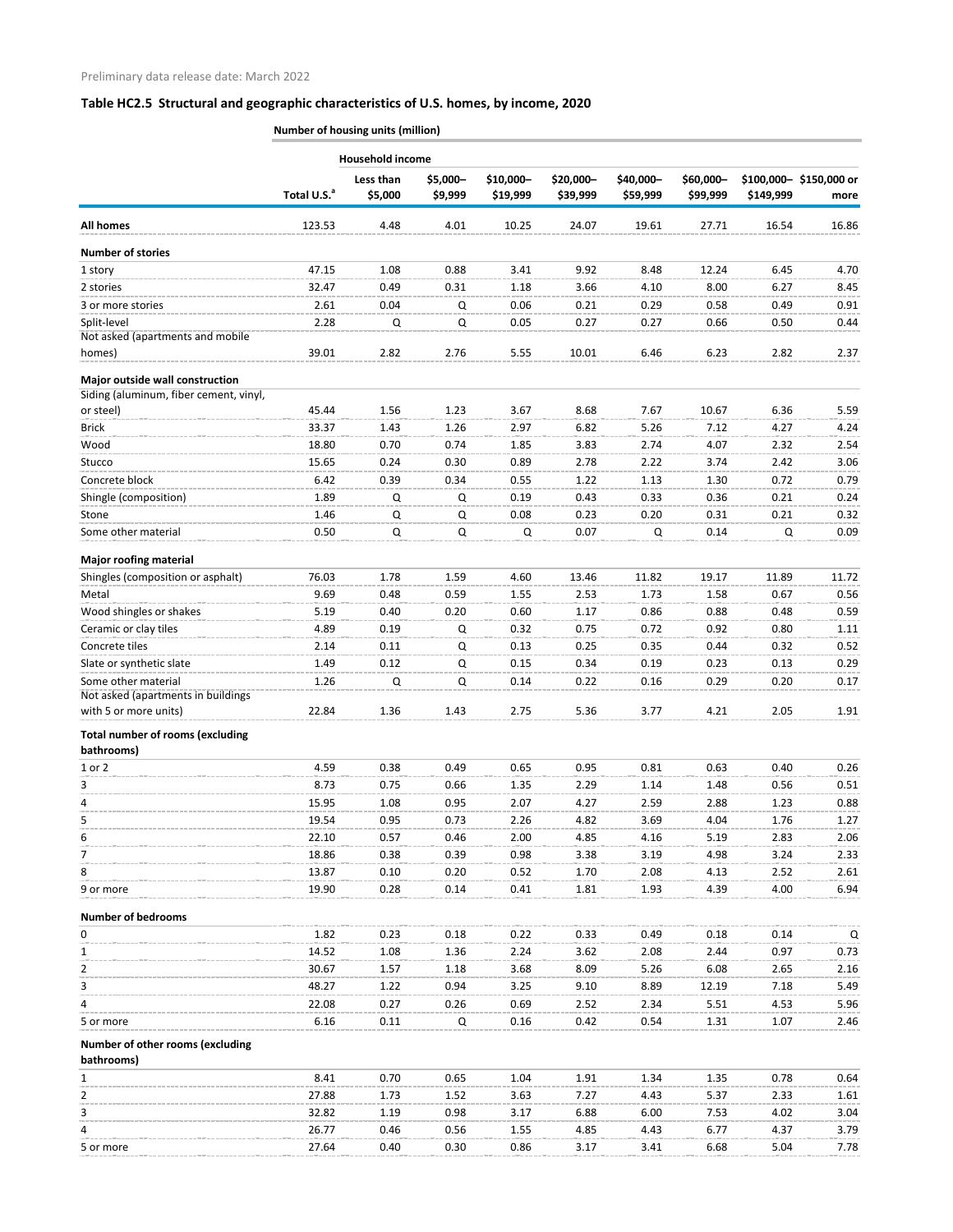|                                            |                         | <b>Household income</b> |                     |                       |                       |                       |                       |           |                                |
|--------------------------------------------|-------------------------|-------------------------|---------------------|-----------------------|-----------------------|-----------------------|-----------------------|-----------|--------------------------------|
|                                            | Total U.S. <sup>a</sup> | Less than<br>\$5,000    | \$5,000-<br>\$9,999 | \$10,000-<br>\$19,999 | \$20,000-<br>\$39,999 | \$40,000-<br>\$59,999 | \$60,000-<br>\$99,999 | \$149,999 | \$100,000-\$150,000 or<br>more |
| <b>All homes</b>                           | 123.53                  | 4.48                    | 4.01                | 10.25                 | 24.07                 | 19.61                 | 27.71                 | 16.54     | 16.86                          |
| <b>Number of full bathrooms</b>            |                         |                         |                     |                       |                       |                       |                       |           |                                |
| 0                                          | 0.15                    | Q                       | Q                   | Q                     | Q                     | Q                     | $\Omega$              | N         | Q                              |
| 1                                          | 50.32                   | 3.16                    | 2.96                | 6.93                  | 12.72                 | 8.86                  | 9.38                  | 3.92      | 2.39                           |
| $\overline{2}$                             | 56.85                   | 1.19                    | 0.91                | 2.96                  | 10.14                 | 9.35                  | 14.87                 | 9.09      | 8.32                           |
| 3 or more                                  | 16.21                   | 0.09                    | 0.11                | 0.34                  | 1.18                  | 1.37                  | 3.45                  | 3.53      | 6.14                           |
| <b>Number of half bathrooms</b>            |                         |                         |                     |                       |                       |                       |                       |           |                                |
| 0                                          | 86.83                   | 3.56                    | 3.35                | 8.54                  | 19.13                 | 14.83                 | 19.08                 | 10.27     | 8.07                           |
| 1                                          | 33.79                   | 0.85                    | 0.60                | 1.58                  | 4.56                  | 4.41                  | 8.00                  | 5.88      | 7.92                           |
| 2 or more                                  | 2.91                    | Q                       | Q                   | 0.13                  | 0.38                  | 0.36                  | 0.63                  | 0.39      | 0.87                           |
| <b>Basement</b>                            |                         |                         |                     |                       |                       |                       |                       |           |                                |
| Yes                                        | 36.83                   | 0.66                    | 0.41                | 1.71                  | 5.14                  | 5.18                  | 9.46                  | 6.72      | 7.54                           |
| Finished basement                          | 21.71                   | 0.32                    | 0.21                | 0.62                  | 2.41                  | 2.86                  | 5.44                  | 4.49      | 5.37                           |
| Unfinished basement                        | 15.12                   | 0.34                    | 0.20                | 1.09                  | 2.74                  | 2.32                  | 4.02                  | 2.24      | 2.17                           |
| No.<br>Not asked (apartments and mobile    | 47.68                   | 1.00                    | 0.84                | 2.99                  | 8.92                  | 7.97                  | 12.02                 | 6.99      | 6.95                           |
| homes)                                     | 39.01                   | 2.82                    | 2.76                | 5.55                  | 10.01                 | 6.46                  | 6.23                  | 2.82      | 2.37                           |
| Attic                                      |                         |                         |                     |                       |                       |                       |                       |           |                                |
| Yes                                        | 56.50                   | 0.92                    | 0.72                | 2.76                  | 8.66                  | 8.54                  | 14.32                 | 9.90      | 10.69                          |
| Finished attic                             | 7.68                    | 0.37                    | 0.20                | 0.64                  | 1.39                  | 1.32                  | 1.53                  | 0.98      | 1.25                           |
| Unfinished attic                           | 48.83                   | 0.55                    | 0.52                | 2.13                  | 7.26                  | 7.22                  | 12.79                 | 8.92      | 9.43                           |
| No.<br>Not asked (apartments and mobile    | 28.01                   | 0.74                    | 0.54                | 1.94                  | 5.41                  | 4.61                  | 7.17                  | 3.81      | 3.81                           |
| homes)                                     | 39.01                   | 2.82                    | 2.76                | 5.55                  | 10.01                 | 6.46                  | 6.23                  | 2.82      | 2.37                           |
| <b>Attached garage</b>                     |                         |                         |                     |                       |                       |                       |                       |           |                                |
| Yes                                        | 51.79                   | 0.53                    | 0.38                | 1.58                  | 7.00                  | 7.46                  | 13.84                 | 9.84      | 11.17                          |
| 1-car garage                               | 11.27                   | 0.28                    | 0.15                | 0.70                  | 2.42                  | 2.06                  | 3.09                  | 1.37      | 1.20                           |
| 2-car garage                               | 34.18                   | 0.24                    | 0.19                | 0.80                  | 4.20                  | 4.98                  | 9.48                  | 7.14      | 7.16                           |
| 3 or more car garage                       | 6.34                    | Q                       | Q                   | 0.08                  | 0.38                  | 0.42                  | 1.27                  | 1.33      | 2.81                           |
| No                                         | 32.72                   | 1.13                    | 0.88                | 3.12                  | 7.07                  | 5.68                  | 7.64                  | 3.88      | 3.33                           |
| Not asked (apartments and mobile<br>homes) | 39.01                   | 2.82                    | 2.76                | 5.55                  | 10.01                 | 6.46                  | 6.23                  | 2.82      | 2.37                           |
| <b>Adequacy of insulation</b>              |                         |                         |                     |                       |                       |                       |                       |           |                                |
| Well insulated                             | 34.34                   | 1.04                    | 0.88                | 2.19                  | 5.65                  | 4.85                  | 8.27                  | 5.19      | 6.28                           |
| Adequately insulated                       | 64.27                   | 1.63                    | 1.73                | 4.84                  | 12.18                 | 10.98                 | 15.05                 | 9.18      | 8.69                           |
| Poorly insulated                           | 21.29                   | 1.34                    | 1.05                | 2.55                  | 5.22                  | 3.34                  | 4.01                  | 2.03      | 1.74                           |
| Not insulated                              | 3.63                    | 0.47                    | 0.34                | 0.67                  | 1.02                  | 0.44                  | 0.39                  | 0.15      | 0.15                           |
| Home is too drafty during the winter       |                         |                         |                     |                       |                       |                       |                       |           |                                |
| Never                                      | 55.37                   | 1.41                    | 1.31                | 3.81                  | 9.74                  | 9.14                  | 13.08                 | 8.20      | 8.70                           |
| Some of the time                           | 52.63                   | 1.76                    | 1.69                | 4.38                  | 10.54                 | 7.96                  | 12.20                 | 7.13      | 6.97                           |
| Most of the time                           | 10.39                   | 0.69                    | 0.58                | 1.22                  | 2.42                  | 1.82                  | 1.73                  | 0.95      | 0.97                           |
| All of the time                            | 5.14                    | 0.62                    | 0.43                | 0.84                  | 1.37                  | 0.69                  | 0.71                  | 0.26      | 0.22                           |
| Any ceilings higher than 8 feet            |                         |                         |                     |                       |                       |                       |                       |           |                                |
| Yes                                        | 55.18                   | 1.60                    | 1.24                | 2.73                  | 8.04                  | 7.99                  | 13.15                 | 9.08      | 11.34                          |
| No                                         | 61.52                   | 2.32                    | 2.15                | 6.20                  | 13.78                 | 10.43                 | 13.95                 | 7.23      | 5.46                           |
| Not asked (mobile homes)                   | 6.83                    | 0.56                    | 0.62                | 1.32                  | 2.25                  | 1.19                  | 0.61                  | 0.23      | 0.06                           |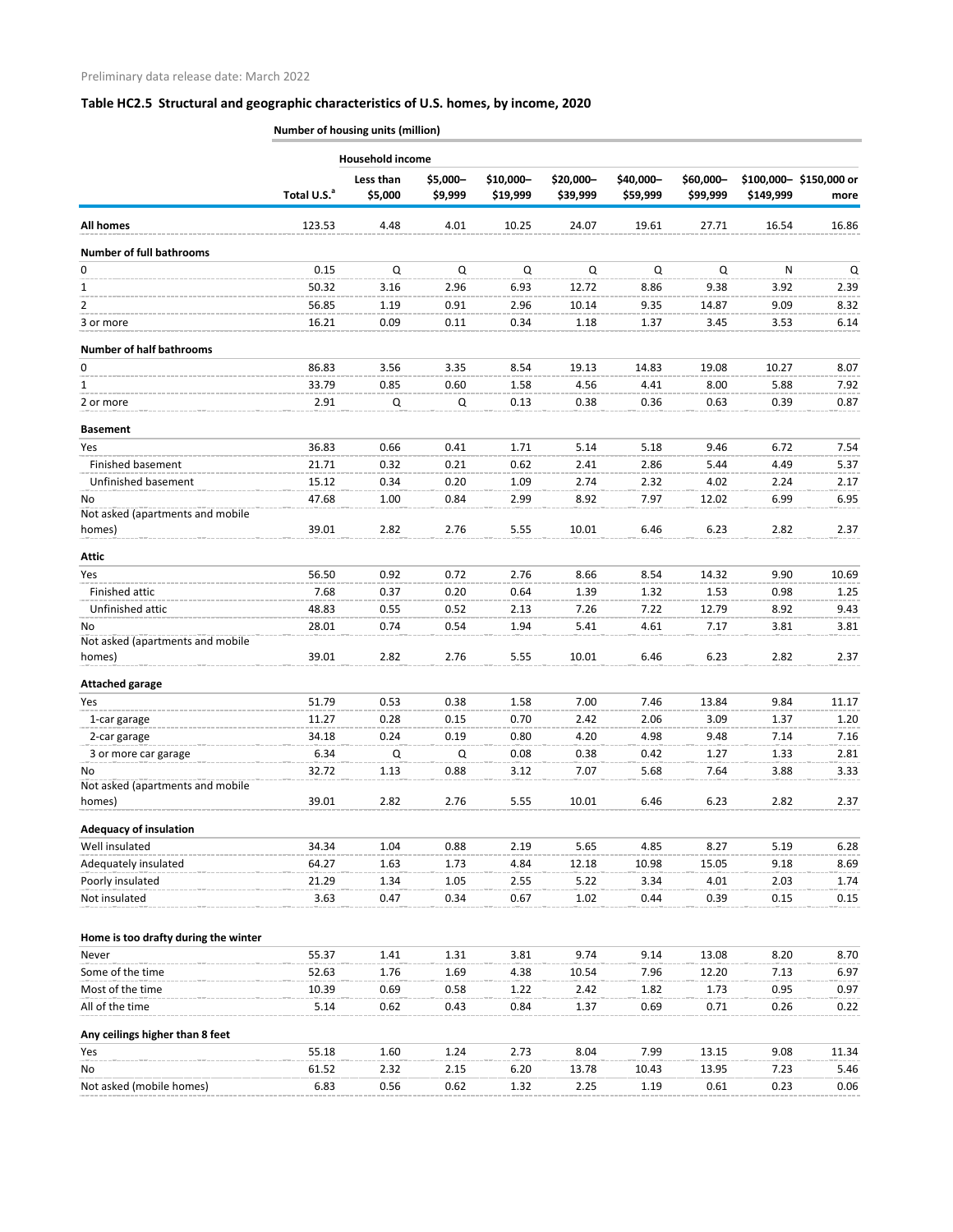|                                                   | <b>Household income</b> |                      |                     |                       |                       |                       |                       |              |                                |  |  |
|---------------------------------------------------|-------------------------|----------------------|---------------------|-----------------------|-----------------------|-----------------------|-----------------------|--------------|--------------------------------|--|--|
|                                                   | Total U.S. <sup>a</sup> | Less than<br>\$5,000 | \$5,000-<br>\$9,999 | \$10,000-<br>\$19,999 | \$20,000-<br>\$39,999 | \$40,000-<br>\$59,999 | \$60,000-<br>\$99,999 | \$149,999    | \$100,000-\$150,000 or<br>more |  |  |
| <b>All homes</b>                                  | 123.53                  | 4.48                 | 4.01                | 10.25                 | 24.07                 | 19.61                 | 27.71                 | 16.54        | 16.86                          |  |  |
| <b>Number of windows</b>                          |                         |                      |                     |                       |                       |                       |                       |              |                                |  |  |
| $1$ to $2$                                        | 6.95                    | 0.54                 | 0.61                | 1.14                  | 1.70                  | 1.11                  | 1.18                  | 0.40         | 0.28                           |  |  |
| $3$ to 5                                          | 18.15                   | 1.34                 | 1.18                | 2.28                  | 4.92                  | 2.90                  | 3.30                  | 1.22         | 1.00                           |  |  |
| 6 to 9                                            | 29.35                   | 1.28                 | 1.10                | 3.04                  | 6.82                  | 5.62                  | 6.48                  | 3.07         | 1.94                           |  |  |
| 10 to 15                                          | 38.42                   | 0.99                 | 0.86                | 2.77                  | 7.46                  | 6.48                  | 9.53                  | 5.86         | 4.46                           |  |  |
| 16 to 19                                          | 13.61                   | 0.21                 | 0.18                | 0.62                  | 1.72                  | 1.85                  | 3.69                  | 2.66         | 2.68                           |  |  |
| 20 to 29                                          | 12.43                   | 0.07                 | Q                   | 0.35                  | 1.15                  | 1.25                  | 2.74                  | 2.57         | 4.24                           |  |  |
| 30 or more                                        | 4.62                    | Q                    | Q                   | Q                     | 0.28                  | 0.39                  | 0.79                  | 0.77         | 2.25                           |  |  |
| Type of glass in windows                          |                         |                      |                     |                       |                       |                       |                       |              |                                |  |  |
| Single-pane glass                                 | 43.51                   | 2.38                 | 2.34                | 5.19                  | 10.70                 | 7.41                  | 8.20                  | 3.96         | 3.34                           |  |  |
| Double-pane glass                                 | 77.95                   | 2.07                 | 1.64                | 4.91                  | 13.10                 | 11.84                 | 19.04                 | 12.31        | 13.04                          |  |  |
| Triple-pane glass                                 | 2.07                    | Q                    | Q                   | 0.15                  | 0.28                  | 0.35                  | 0.48                  | 0.27         | 0.48                           |  |  |
| <b>Window frame material</b>                      |                         |                      |                     |                       |                       |                       |                       |              |                                |  |  |
| Metal (aluminum)                                  | 47.40                   | 2.18                 | 1.93                | 4.58                  | 10.34                 | 7.80                  | 9.88                  | 5.49         | 5.18                           |  |  |
| Wood                                              | 40.31                   | 1.50                 | 1.43                | 3.45                  | 8.11                  | 6.33                  | 8.69                  | 5.02         | 5.78                           |  |  |
| Vinyl                                             | 31.85                   | 0.63                 | 0.49                | 1.98                  | 4.97                  | 4.91                  | 8.14                  | 5.49         | 5.23                           |  |  |
| Fiberglass                                        | 1.72                    | 0.12                 | 0.14                | 0.17                  | 0.30                  | 0.24                  | 0.33                  | 0.20         | 0.22                           |  |  |
| Composite                                         | 2.25                    | Q                    | Q                   | 0.06                  | 0.35                  | 0.32                  | 0.67                  | 0.34         | 0.44                           |  |  |
| Number of sliding glass or French<br>doors        |                         |                      |                     |                       |                       |                       |                       |              |                                |  |  |
| 0                                                 | 60.38                   | 2.98                 | 2.83                | 6.76                  | 13.17                 | 9.85                  | 12.43                 | 6.52         | 5.83                           |  |  |
| 1                                                 | 39.81                   | 0.94                 | 0.78                | 2.29                  | 7.34                  | 6.77                  | 9.94                  | 6.04         | 5.72                           |  |  |
| 2                                                 | 15.19                   | 0.43                 | 0.29                | 0.88                  | 2.47                  | 1.99                  | 3.54                  | 2.53         | 3.07                           |  |  |
| 3 or more                                         | 8.16                    | 0.13                 | 0.11                | 0.32                  | 1.10                  | 1.00                  | 1.81                  | 1.45         | 2.24                           |  |  |
| Electricity meter is a smart meter                |                         |                      |                     |                       |                       |                       |                       |              |                                |  |  |
| Yes                                               | 34.30                   | 0.94                 | 0.84                | 2.49                  | 6.04                  | 5.27                  | 8.11                  | 5.18         | 5.41                           |  |  |
| No                                                | 36.81                   | 1.32                 | 1.26                | 3.30                  | 7.66                  | 6.09                  | 8.00                  | 4.54         | 4.63                           |  |  |
| Don't know                                        | 52.42                   | 2.21                 | 1.91                | 4.45                  | 10.37                 | 8.24                  | 11.60                 | 6.82         | 6.82                           |  |  |
| Park a car within 20 feet of electrical<br>outlet |                         |                      |                     |                       |                       |                       |                       |              |                                |  |  |
| Yes                                               | 67.83                   | 0.93                 | 0.95                | 3.38                  | 10.80                 | 10.22                 | 17.41                 | 11.44        | 12.69                          |  |  |
| No                                                | 32.87                   | 2.18                 | 1.63                | 4.12                  | 7.91                  | 5.62                  | 6.10                  | 3.06         | 2.26                           |  |  |
| Not asked (apartments in buildings                |                         |                      |                     |                       |                       |                       |                       |              |                                |  |  |
| with 5 or more units)                             | 22.84                   | 1.36                 | 1.43                | 2.75                  | 5.36                  | 3.77                  | 4.21                  | 2.05         | 1.91                           |  |  |
| Own or lease an all-electric or plug-in           |                         |                      |                     |                       |                       |                       |                       |              |                                |  |  |
| hybrid electric vehicle<br>Yes                    | 1.82                    | Q                    | Q                   | Q                     | 0.11                  | 0.14                  | 0.34                  | 0.31         | 0.81                           |  |  |
| Charge at home                                    | 1.39                    | Q                    | Q                   | $\Omega$              | Q                     | 0.07                  | 0.26                  | 0.25         | 0.70                           |  |  |
| No                                                | 121.71                  | 4.45                 | 3.99                | 10.19                 | 23.96                 | 19.47                 | 27.37                 | 16.23        | 16.05                          |  |  |
|                                                   |                         |                      |                     |                       |                       |                       |                       |              |                                |  |  |
| Natural gas available in neighborhood             |                         |                      |                     |                       |                       |                       |                       |              |                                |  |  |
| Yes                                               | 84.52                   | 2.78                 | 2.69                | 6.69                  | 15.65                 | 13.17                 | 19.06                 | 11.86        | 12.64                          |  |  |
| Uses natural gas                                  | 69.49                   | 2.14                 | 1.80                | 4.98                  | 12.17                 | 10.48                 | 15.82                 | 10.41        | 11.69                          |  |  |
| Does not use natural gas<br>No                    | 15.03<br>39.01          | 0.64<br>1.70         | 0.89<br>1.32        | 1.71<br>3.56          | 3.48<br>8.42          | 2.68<br>6.44          | 3.23<br>8.66          | 1.45<br>4.68 | 0.95<br>4.22                   |  |  |
|                                                   |                         |                      |                     |                       |                       |                       |                       |              |                                |  |  |
| Distributed solar generation<br>Yes               | 3.37                    | Q                    | Q                   | 0.07                  | 0.44                  | 0.40                  | 0.85                  | 0.72         | 0.83                           |  |  |
| No                                                | 87.98                   | 2.20                 | 1.83                | 5.95                  | 15.88                 | 13.94                 | 21.24                 | 13.22        | 13.73                          |  |  |
| Not asked (apartments)                            | 32.18                   | 2.27                 | 2.14                | 4.22                  | 7.76                  | 5.27                  | 5.62                  | 2.59         | 2.31                           |  |  |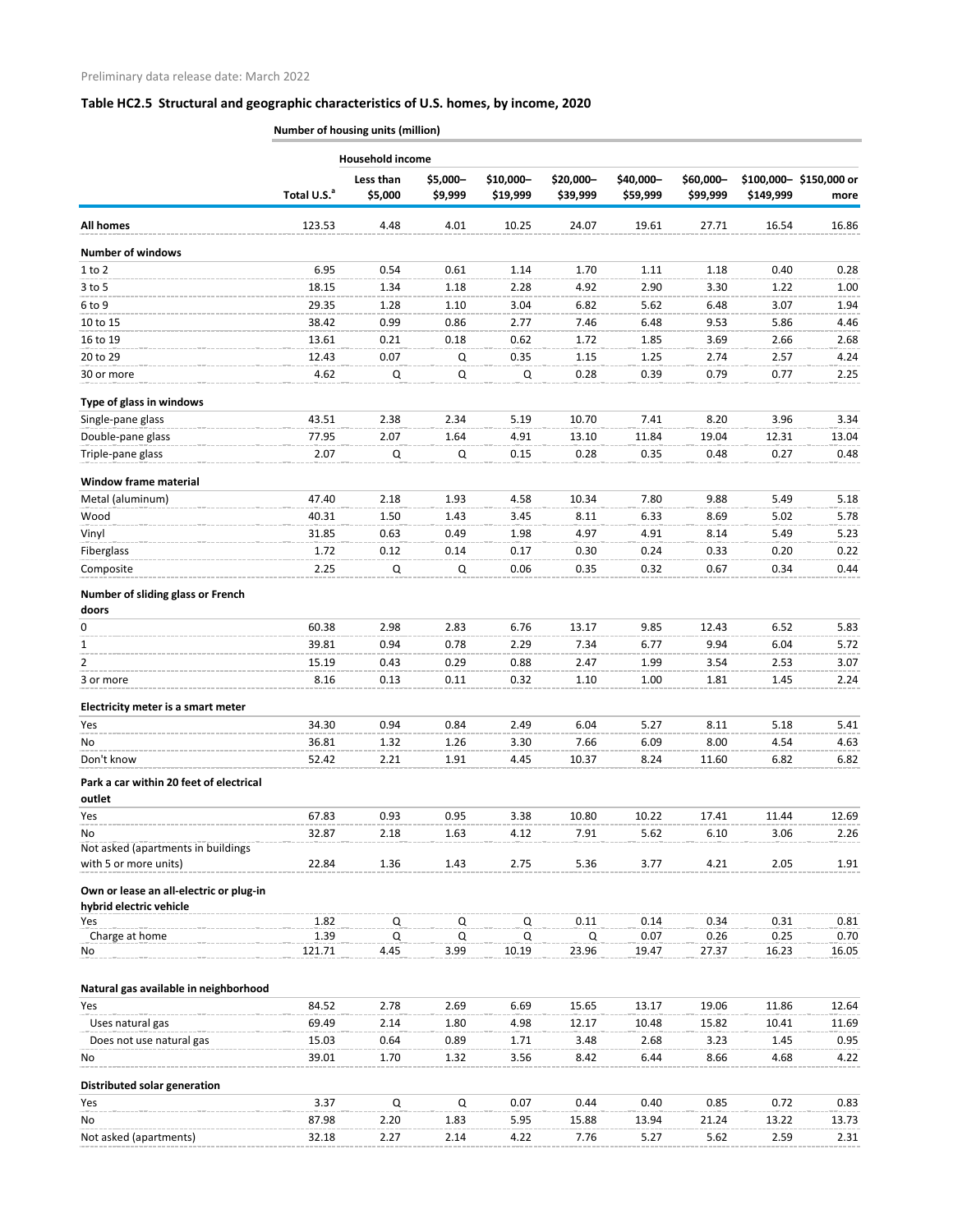|                                                               | <b>Household income</b> |                      |                     |                       |                       |                       |                       |           |                                |  |  |
|---------------------------------------------------------------|-------------------------|----------------------|---------------------|-----------------------|-----------------------|-----------------------|-----------------------|-----------|--------------------------------|--|--|
|                                                               | Total U.S. <sup>a</sup> | Less than<br>\$5,000 | \$5,000-<br>\$9,999 | \$10,000-<br>\$19,999 | \$20,000-<br>\$39,999 | \$40,000-<br>\$59,999 | \$60,000-<br>\$99,999 | \$149,999 | \$100,000-\$150,000 or<br>more |  |  |
| <b>All homes</b>                                              | 123.53                  | 4.48                 | 4.01                | 10.25                 | 24.07                 | 19.61                 | 27.71                 | 16.54     | 16.86                          |  |  |
| <b>Experienced power outage lasting</b><br>more than 24 hours |                         |                      |                     |                       |                       |                       |                       |           |                                |  |  |
| Yes                                                           | 22.72                   | 0.96                 | 0.74                | 1.90                  | 4.60                  | 3.32                  | 5.19                  | 2.84      | 3.15                           |  |  |
| Natural disaster or weather<br>event                          | 19.00                   | 0.64                 | 0.50                | 1.42                  | 3.88                  | 2.91                  | 4.41                  | 2.43      | 2.80                           |  |  |
| Unable to pay electric bill                                   | 0.25                    | $\Omega$             | Q                   | Q                     | 0.07                  | $\mathsf Q$           | Q                     | $\Omega$  | N                              |  |  |
| Utility had planned or unplanned                              |                         |                      |                     |                       |                       |                       |                       |           |                                |  |  |
| blackout                                                      | 3.08                    | 0.22                 | 0.14                | 0.42                  | 0.59                  | 0.33                  | 0.69                  | 0.36      | 0.32                           |  |  |
| Other reason for outage                                       | 0.39                    | $\Omega$             | Q                   | Q                     | Q                     | 0.07                  | 0.08                  | Q         | Q                              |  |  |
| No                                                            | 100.81                  | 3.52                 | 3.27                | 8.34                  | 19.47                 | 16.28                 | 22.52                 | 13.70     | 13.71                          |  |  |
| Back-up generator in home                                     |                         |                      |                     |                       |                       |                       |                       |           |                                |  |  |
| Yes                                                           | 17.66                   | 0.36                 | 0.35                | 1.07                  | 2.81                  | 2.51                  | 4.05                  | 3.04      | 3.47                           |  |  |
| No                                                            | 105.87                  | 4.12                 | 3.66                | 9.18                  | 21.26                 | 17.09                 | 23.66                 | 13.50     | 13.39                          |  |  |
|                                                               |                         |                      |                     |                       |                       |                       |                       |           |                                |  |  |
| <b>Swimming pool</b><br>Yes                                   | 8.52                    | $\mathsf Q$          | $\mathsf Q$         | 0.22                  | 0.78                  | 1.08                  | 1.90                  | 1.78      | 2.70                           |  |  |
| No                                                            | 82.83                   | 2.17                 | 1.84                | 5.81                  | 15.54                 | 13.26                 | 20.20                 | 12.17     | 11.85                          |  |  |
| Not asked (apartments)                                        | 32.18                   | 2.27                 | 2.14                | 4.22                  | 7.76                  | 5.27                  | 5.62                  | 2.59      | 2.31                           |  |  |
|                                                               |                         |                      |                     |                       |                       |                       |                       |           |                                |  |  |
| Months swimming pool is used<br>$0$ to $3$                    | 1.90                    | Q                    | Q                   | 0.10                  | 0.21                  | 0.28                  | 0.52                  | 0.35      | 0.41                           |  |  |
| 4 to 7                                                        | 5.08                    | Q                    | Q                   | 0.06                  | 0.43                  | 0.61                  | 1.12                  | 1.18      | 1.63                           |  |  |
| 8 to 12                                                       | 1.54                    | N                    | N                   | $\Omega$              | 0.14                  | 0.18                  | 0.25                  | 0.25      | 0.66                           |  |  |
| No swimming pool                                              | 82.83                   | 2.17                 | 1.84                | 5.81                  | 15.54                 | 13.26                 | 20.20                 | 12.17     | 11.85                          |  |  |
| Not asked (apartments)                                        | 32.18                   | 2.27                 | 2.14                | 4.22                  | 7.76                  | 5.27                  | 5.62                  | 2.59      | 2.31                           |  |  |
|                                                               |                         |                      |                     |                       |                       |                       |                       |           |                                |  |  |
| Heated swimming pool and fuel<br>Heated swimming pool         | 2.89                    | N                    | N                   | $\mathsf Q$           | 0.19                  | 0.27                  | 0.39                  | 0.61      | 1.37                           |  |  |
| Electricity                                                   | 0.85                    | N                    | N                   | Q                     | Q                     | 0.08                  | 0.11                  | 0.21      | 0.35                           |  |  |
| Natural gas                                                   | 1.32                    | N                    | N                   | Q                     | 0.09                  | 0.08                  | 0.16                  | 0.26      | 0.74                           |  |  |
| Propane                                                       | 0.29                    | N                    | N                   | N                     | N                     | Q                     | Q                     | Q         | 0.16                           |  |  |
| Some other fuel                                               | 0.42                    | $\mathsf{N}$         | $\mathsf{N}$        | $\Omega$              | Q                     | $\Omega$              | 0.06                  | 0.10      | 0.12                           |  |  |
| Unheated swimming pool                                        | 5.63                    | Q                    | Q                   | 0.17                  | 0.58                  | 0.80                  | 1.51                  | 1.17      | 1.33                           |  |  |
| No swimming pool                                              | 82.83                   | 2.17                 | 1.84                | 5.81                  | 15.54                 | 13.26                 | 20.20                 | 12.17     | 11.85                          |  |  |
| Not asked (apartments)                                        | 32.18                   | 2.27                 | 2.14                | 4.22                  | 7.76                  | 5.27                  | 5.62                  | 2.59      | 2.31                           |  |  |
| Hot tub                                                       |                         |                      |                     |                       |                       |                       |                       |           |                                |  |  |
| Yes                                                           | 8.84                    | 0.13                 | 0.23                | 0.27                  | 0.94                  | 1.01                  | 1.83                  | 1.63      | 2.80                           |  |  |
| No                                                            | 114.69                  | 4.35                 | 3.78                | 9.97                  | 23.13                 | 18.60                 | 25.88                 | 14.91     | 14.06                          |  |  |
|                                                               |                         |                      |                     |                       |                       |                       |                       |           |                                |  |  |
| Months hot tub is used                                        |                         |                      |                     |                       |                       |                       |                       |           |                                |  |  |
| $0$ to $3$                                                    | 4.22                    | $\Omega$             | 0.17                | 0.16                  | 0.47                  | 0.48                  | 0.94                  | 0.73      | 1.18                           |  |  |
| 4 to 7                                                        | 1.27                    | Q                    | Q                   | Q                     | 0.14                  | 0.17                  | 0.21                  | 0.24      | 0.46                           |  |  |
| 8 to 12                                                       | 3.35                    | $\mathsf Q$          | Q                   | 0.08                  | 0.33                  | 0.36                  | 0.68                  | 0.66      | 1.17                           |  |  |
| No hot tub                                                    | 114.69                  | 4.35                 | 3.78                | 9.97                  | 23.13                 | 18.60                 | 25.88                 | 14.91     | 14.06                          |  |  |
| Hot tub heating fuel                                          |                         |                      |                     |                       |                       |                       |                       |           |                                |  |  |
| Electricity                                                   | 4.41                    | 0.06                 | Q                   | 0.09                  | 0.51                  | 0.57                  | 0.87                  | 0.95      | 1.29                           |  |  |
| Natural gas                                                   | 1.47                    | $\mathsf Q$          | Q                   | Q                     | 0.13                  | 0.11                  | 0.25                  | 0.19      | 0.69                           |  |  |
| Some other fuel                                               | 0.36                    | N                    | Q                   | Q                     | Q                     | Q                     | 0.07                  | Q         | 0.17                           |  |  |
| Hot tub used 0 months                                         | 2.60                    | Q                    | Q                   | 0.12                  | 0.29                  | 0.29                  | 0.64                  | 0.46      | 0.66                           |  |  |
| No hot tub                                                    | 114.69                  | 4.35                 | 3.78                | 9.97                  | 23.13                 | 18.60                 | 25.88                 | 14.91     | 14.06                          |  |  |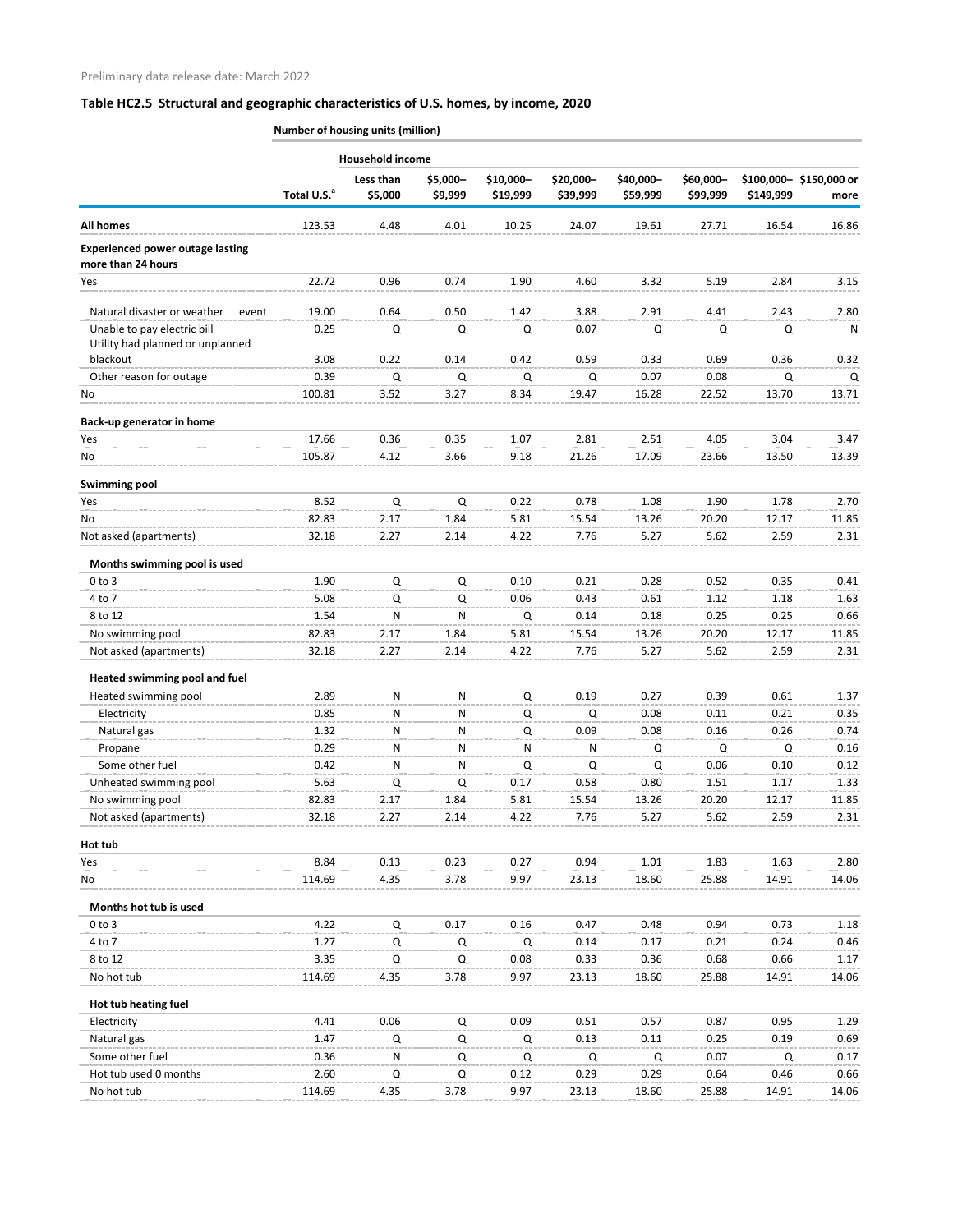|                  |                         | Number of housing units (million) |                      |                        |                        |                       |                        |           |                                |  |
|------------------|-------------------------|-----------------------------------|----------------------|------------------------|------------------------|-----------------------|------------------------|-----------|--------------------------------|--|
|                  |                         | <b>Household income</b>           |                      |                        |                        |                       |                        |           |                                |  |
|                  | Total U.S. <sup>a</sup> | Less than<br>\$5,000              | $$5,000-$<br>\$9,999 | $$10,000-$<br>\$19,999 | $$20,000-$<br>\$39,999 | \$40,000-<br>\$59,999 | $$60,000-$<br>\$99,999 | \$149,999 | \$100,000-\$150,000 or<br>more |  |
| <b>All homes</b> | 123.53                  | 4.48                              | 4.01                 | 10.25                  | 24.07                  | 19.61                 | 27.71                  | 16.54     | 16.86                          |  |

Source: U.S. Energy Information Administration, Office of Energy Demand and Integrated Statistics, Form EIA-457A of the *2020 Residential Energy Consumption Survey* Notes: Because of rounding, data may not sum to totals. See RECS Terminology for definition of terms used in these tables.

<sup>a</sup> Total U.S. includes all primary occupied housing units in the 50 states and the District of Columbia. Vacant housing units, seasonal units, second homes, military houses, and group quarters are excluded.

<sup>b</sup> Housing units are classified using criteria created by the U.S. Census Bureau based on 2010 Census data. Urbanized areas are densely settled groupings of blocks or tracts with 50,000 or more people, while urban clusters have at least 2,500 but less than 50,000 people. All other areas are rural.

<sup>c</sup> The Building America program, sponsored by the U.S. Department of Energy's Office of Energy Efficiency and Renewable Energy (EERE), created these climate regions. We combined climate regions for this publication. The Subarctic region is included with data for Very-cold and Cold.

Q = Data withheld because either the relative standard error (RSE) was greater than 50% or fewer than 10 households in reporting sample.

N = No households in reporting sample.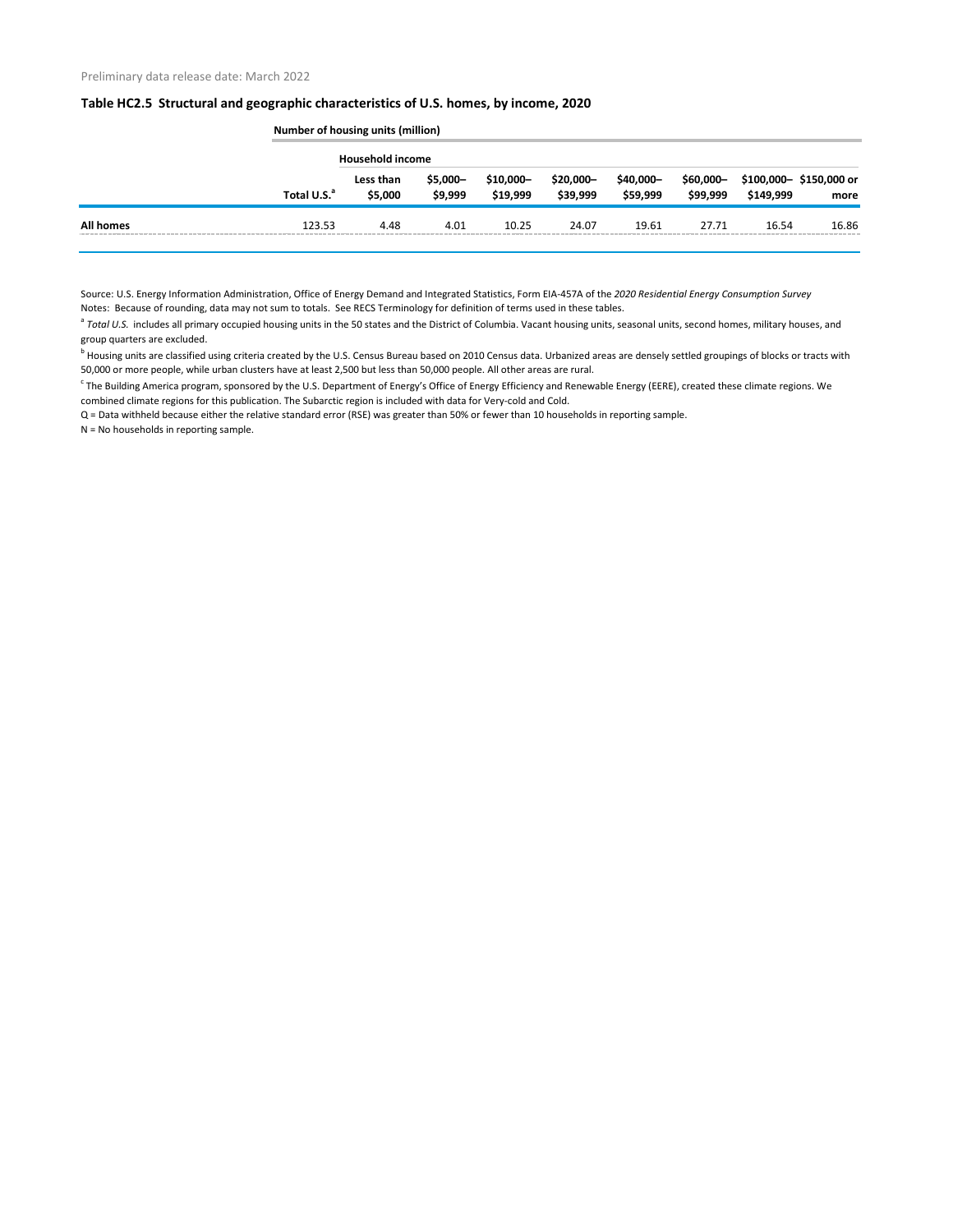|                                                                            | <b>NOLS TOT HUITIDET OF HOUSING UITILS</b> |                         |                     |                       |                       |                       |                       |           |                                |
|----------------------------------------------------------------------------|--------------------------------------------|-------------------------|---------------------|-----------------------|-----------------------|-----------------------|-----------------------|-----------|--------------------------------|
|                                                                            |                                            | <b>Household income</b> |                     |                       |                       |                       |                       |           |                                |
|                                                                            | Total U.S. <sup>a</sup>                    | Less than<br>\$5,000    | \$5,000-<br>\$9,999 | \$10,000-<br>\$19,999 | \$20,000-<br>\$39,999 | \$40,000-<br>\$59,999 | \$60,000-<br>\$99,999 | \$149,999 | \$100,000-\$150,000 or<br>more |
| <b>All homes</b>                                                           | 0.00                                       | 4.63                    | 5.53                | 3.21                  | 1.98                  | 1.83                  | 1.58                  | 1.83      | 1.93                           |
| <b>Census region and division</b>                                          |                                            |                         |                     |                       |                       |                       |                       |           |                                |
| Northeast                                                                  | 0.00                                       | 12.39                   | 10.11               | 7.27                  | 5.04                  | 4.76                  | 3.55                  | 3.99      | 3.22                           |
| New England                                                                | 0.00                                       | 17.37                   | 18.80               | 10.26                 | 7.07                  | 7.64                  | 5.31                  | 5.84      | 4.52                           |
| Middle Atlantic                                                            | 0.00                                       | 15.77                   | 11.80               | 8.08                  | 6.34                  | 5.51                  | 4.44                  | 5.41      | 4.45                           |
| Midwest                                                                    | 0.00                                       | 10.86                   | 11.72               | 6.55                  | 3.87                  | 4.29                  | 3.08                  | 4.72      | 5.18                           |
| East North Central                                                         | 0.00                                       | 13.05                   | 14.49               | 9.09                  | 5.31                  | 5.55                  | 4.29                  | 5.81      | 6.64                           |
| West North Central                                                         | 0.00                                       | 19.57                   | 14.21               | 7.08                  | 5.67                  | 5.63                  | 5.52                  | 7.58      | 6.84                           |
| South                                                                      | 0.00                                       | 7.49                    | 7.81                | 4.55                  | 2.82                  | 3.07                  | 2.86                  | 3.33      | 2.93                           |
| South Atlantic                                                             | 0.00                                       | 9.68                    | 12.04               | 6.77                  | 3.81                  | 4.62                  | 3.86                  | 3.99      | 3.73                           |
| <b>East South Central</b>                                                  | 0.00                                       | 15.40                   | 13.52               | 6.54                  | 5.64                  | 6.67                  | 4.69                  | 8.71      | 9.95                           |
| <b>West South Central</b>                                                  | 0.00                                       | 11.80                   | 13.22               | 8.51                  | 4.81                  | 5.57                  | 4.86                  | 8.34      | 7.07                           |
| West                                                                       | 0.00                                       | 9.77                    | 14.97               | 6.11                  | 3.64                  | 4.01                  | 2.99                  | 4.08      | 4.34                           |
| Mountain                                                                   | 0.00                                       | 16.14                   | 19.45               | 9.35                  | 4.56                  | 4.53                  | 4.58                  | 5.62      | 7.07                           |
| <b>Mountain North</b>                                                      | 0.00                                       | 24.12                   | 25.10               | 12.45                 | 6.71                  | 7.15                  | 5.82                  | 7.92      | 9.08                           |
| Mountain South                                                             | 0.00                                       | 19.06                   | 27.76               | 14.24                 | 5.86                  | 7.59                  | 6.33                  | 7.94      | 9.21                           |
| Pacific                                                                    | 0.00                                       | 12.77                   | 17.83               | 8.55                  | 5.33                  | 5.91                  | 4.08                  | 5.74      | 5.46                           |
| Census urban-rural classification <sup>b</sup>                             |                                            |                         |                     |                       |                       |                       |                       |           |                                |
| Urban                                                                      | 0.28                                       | 4.84                    | 6.60                | 3.59                  | 2.35                  | 2.12                  | 1.80                  | 1.90      | 2.10                           |
| Urbanized area                                                             | 0.42                                       | 5.51                    | 7.13                | 4.23                  | 2.48                  | 2.15                  | 1.96                  | 2.01      | 2.22                           |
| Urban cluster                                                              | 2.74                                       | 13.48                   | 14.71               | 8.64                  | 5.53                  | 6.46                  | 4.85                  | 9.28      | 9.98                           |
| Rural                                                                      | 1.23                                       | 13.35                   | 11.36               | 5.63                  | 3.91                  | 4.21                  | 3.30                  | 4.88      | 4.85                           |
| Climate region <sup>c</sup>                                                |                                            |                         |                     |                       |                       |                       |                       |           |                                |
| Very cold/Cold                                                             | 0.54                                       | 9.12                    | 8.07                | 5.11                  | 3.08                  | 3.25                  | 2.31                  | 3.08      | 3.55                           |
| Mixed-humid                                                                | 0.77                                       | 9.00                    | 9.10                | 5.15                  | 3.44                  | 3.55                  | 2.93                  | 3.61      | 3.18                           |
| Mixed-dry/Hot-dry                                                          | 1.23                                       | 16.13                   | 21.45               | 9.22                  | 5.35                  | 6.08                  | 5.48                  | 6.63      | 6.81                           |
| Hot-humid                                                                  | 0.69                                       | 10.35                   | 10.64               | 7.44                  | 4.70                  | 4.85                  | 4.02                  | 7.39      | 5.47                           |
| Marine                                                                     | 2.39                                       | 22.03                   | 30.99               | 15.86                 | 8.26                  | 9.91                  | 7.47                  | 8.59      | 7.47                           |
| Housing unit type                                                          |                                            |                         |                     |                       |                       |                       |                       |           |                                |
| Single-family detached                                                     | 0.00                                       | 7.86                    | 9.37                | 4.32                  | 2.34                  | 2.36                  | 1.64                  | 2.01      | 2.24                           |
| Single-family attached                                                     | 0.00                                       | 14.48                   | 15.41               | 10.63                 | 6.56                  | 6.29                  | 4.68                  | 7.46      | 7.28                           |
| Apartment in buildings with 2-4 units<br>Apartments in buildings with 5 or | 0.00                                       | 12.03                   | 11.30               | 8.82                  | 6.60                  | 7.65                  | 8.86                  | 12.89     | 14.80                          |
| more units                                                                 | 0.00                                       | 8.60                    | 7.77                | 6.71                  | 4.04                  | 5.12                  | 4.33                  | 7.91      | 6.46                           |
| Mobile homes                                                               | 0.00                                       | 12.46                   | 12.50               | 7.25                  | 5.51                  | 8.45                  | 11.09                 | 19.07     | 38.38                          |
| <b>Year of construction</b>                                                |                                            |                         |                     |                       |                       |                       |                       |           |                                |
| Before 1950                                                                | 0.00                                       | 11.96                   | 11.87               | 5.90                  | 3.87                  | 4.55                  | 4.02                  | 5.72      | 5.17                           |
| 1950 to 1959                                                               | 0.00                                       | 11.82                   | 12.46               | 8.21                  | 5.91                  | 5.32                  | 5.92                  | 7.43      | 8.13                           |
| 1960 to 1969                                                               | 0.00                                       | 15.73                   | 13.93               | 9.06                  | 5.35                  | 6.71                  | 5.29                  | 5.22      | 7.54                           |
| 1970 to 1979                                                               | 0.00                                       | 11.51                   | 13.14               | 6.13                  | 4.33                  | 4.17                  | 3.97                  | 4.64      | 5.86                           |
| 1980 to 1989                                                               | 0.00                                       | 11.19                   | 13.05               | 7.87                  | 4.72                  | 5.23                  | 4.54                  | 6.49      | 6.26                           |
| 1990 to 1999                                                               | 0.00                                       | 14.15                   | 15.82               | 9.93                  | 5.33                  | 5.40                  | 3.73                  | 4.60      | 5.41                           |
| 2000 to 2009                                                               | 0.00                                       | 16.80                   | 16.22               | 9.73                  | 4.97                  | 5.41                  | 4.53                  | 5.19      | 3.97                           |
| 2010 to 2015                                                               | 2.84                                       | 22.78                   | 24.07               | 19.53                 | 10.48                 | 8.59                  | 6.92                  | 9.59      | 5.93                           |
| 2016 to 2020                                                               | 3.44                                       | 26.07                   | 31.07               | 22.54                 | 14.22                 | 10.86                 | 7.42                  | 9.51      | 8.27                           |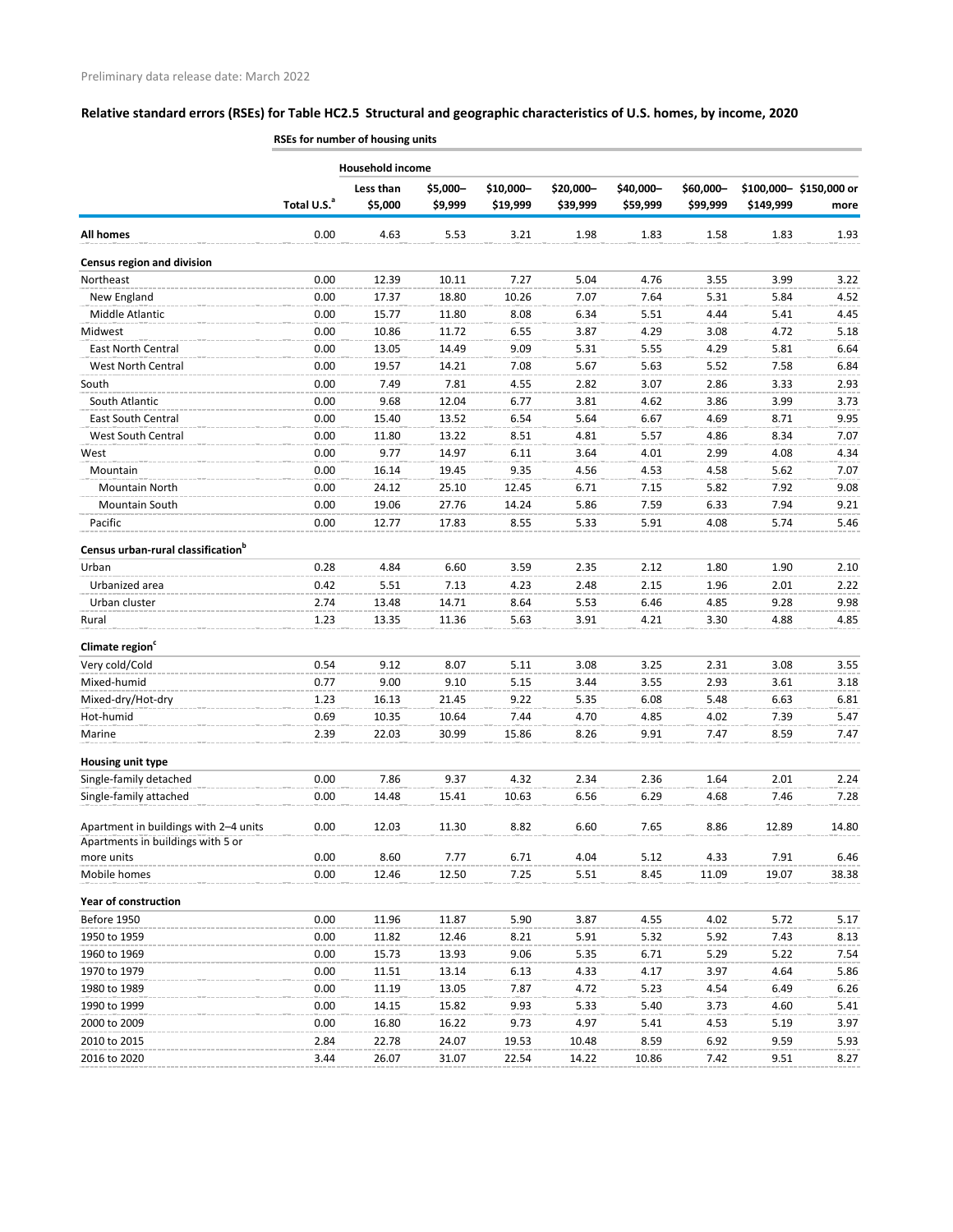|                                                       | <b>AJES TOF HUITIDEL OF HOUSING UNILS</b> |                      |                     |                       |                       |                       |                       |           |                                |
|-------------------------------------------------------|-------------------------------------------|----------------------|---------------------|-----------------------|-----------------------|-----------------------|-----------------------|-----------|--------------------------------|
|                                                       |                                           | Household income     |                     |                       |                       |                       |                       |           |                                |
|                                                       | Total U.S. <sup>a</sup>                   | Less than<br>\$5,000 | \$5,000-<br>\$9,999 | \$10,000-<br>\$19,999 | \$20,000-<br>\$39,999 | \$40,000-<br>\$59,999 | \$60,000-<br>\$99,999 | \$149,999 | \$100,000-\$150,000 or<br>more |
| <b>All homes</b>                                      | 0.00                                      | 4.63                 | 5.53                | 3.21                  | 1.98                  | 1.83                  | 1.58                  | 1.83      | 1.93                           |
| <b>Number of stories</b>                              |                                           |                      |                     |                       |                       |                       |                       |           |                                |
| 1 story                                               | 0.71                                      | 8.79                 | 11.09               | 4.58                  | 2.75                  | 2.92                  | 2.29                  | 2.94      | 4.41                           |
| 2 stories                                             | 0.92                                      | 13.04                | 15.25               | 8.23                  | 4.35                  | 3.94                  | 2.76                  | 3.49      | 2.96                           |
| 3 or more stories                                     | 5.12                                      | 38.53                | 44.02               | 33.92                 | 17.99                 | 16.88                 | 10.48                 | 10.57     | 8.55                           |
| Split-level                                           | 5.35                                      | 45.52                | 48.77               | 34.50                 | 19.74                 | 16.68                 | 9.25                  | 9.32      | 14.64                          |
| Not asked (apartments and mobile<br>homes)            | 0.00                                      | 5.98                 | 6.43                | 4.85                  | 3.22                  | 3.77                  | 3.23                  | 6.26      | 5.69                           |
| Major outside wall construction                       |                                           |                      |                     |                       |                       |                       |                       |           |                                |
| Siding (aluminum, fiber cement, vinyl,                |                                           |                      |                     |                       |                       |                       |                       |           |                                |
| or steel)                                             | 1.00                                      | 7.32                 | 9.23                | 5.01                  | 3.10                  | 3.25                  | 2.26                  | 2.98      | 3.72                           |
| <b>Brick</b>                                          | 1.25                                      | 9.30                 | 9.21                | 7.09                  | 3.64                  | 3.92                  | 3.52                  | 4.37      | 3.59                           |
| Wood                                                  | 1.71                                      | 11.04                | 12.12               | 6.59                  | 5.86                  | 5.11                  | 3.56                  | 5.81      | 5.17                           |
| Stucco                                                | 1.69                                      | 23.63                | 18.82               | 12.59                 | 6.32                  | 5.74                  | 4.43                  | 6.22      | 5.63                           |
| Concrete block                                        | 4.22                                      | 19.25                | 17.23               | 13.06                 | 9.63                  | 10.32                 | 9.91                  | 12.34     | 11.37                          |
| Shingle (composition)                                 | 7.23                                      | 38.93                | 40.97               | 21.28                 | 15.19                 | 16.42                 | 16.07                 | 17.76     | 17.78                          |
| Stone                                                 | 7.06                                      | 46.79                | 44.18               | 32.11                 | 17.53                 | 20.07                 | 16.92                 | 20.97     | 14.25                          |
| Some other material                                   | 13.54                                     | 58.11                | 58.08               | 42.77                 | 38.74                 | 41.94                 | 22.51                 | 53.80     | 27.45                          |
| <b>Major roofing material</b>                         |                                           |                      |                     |                       |                       |                       |                       |           |                                |
| Shingles (composition or asphalt)                     | 0.47                                      | 7.24                 | 7.86                | 4.29                  | 2.75                  | 2.53                  | 1.91                  | 2.04      | 2.18                           |
| Metal                                                 | 2.36                                      | 13.11                | 11.78               | 7.66                  | 4.92                  | 7.47                  | 6.79                  | 11.00     | 11.82                          |
| Wood shingles or shakes                               | 4.40                                      | 17.16                | 24.59               | 12.63                 | 9.60                  | 10.81                 | 10.20                 | 13.18     | 12.47                          |
| Ceramic or clay tiles                                 | 3.55                                      | 21.74                | 39.37               | 21.17                 | 11.45                 | 8.94                  | 7.62                  | 11.00     | 8.66                           |
| Concrete tiles                                        | 6.39                                      | 31.09                | 60.21               | 37.07                 | 20.14                 | 15.96                 | 12.58                 | 17.81     | 12.72                          |
| Slate or synthetic slate                              | 7.60                                      | 29.08                | 42.75               | 25.28                 | 16.83                 | 23.24                 | 20.35                 | 26.89     | 16.35                          |
| Some other material                                   | 7.69                                      | 53.46                | 56.74               | 26.19                 | 19.79                 | 22.56                 | 16.22                 | 20.43     | 18.15                          |
| Not asked (apartments in buildings                    |                                           |                      |                     |                       |                       |                       |                       |           |                                |
| with 5 or more units)                                 | 0.00                                      | 8.60                 | 7.77                | 6.71                  | 4.04                  | 5.12                  | 4.33                  | 7.91      | 6.46                           |
| <b>Total number of rooms (excluding</b><br>bathrooms) |                                           |                      |                     |                       |                       |                       |                       |           |                                |
| 1 or 2                                                | 4.95                                      | 19.74                | 16.26               | 13.57                 | 11.22                 | 12.19                 | 10.57                 | 16.80     | 20.13                          |
| 3                                                     | 2.52                                      | 12.18                | 12.10               | 8.04                  | 7.80                  | 9.33                  | 7.99                  | 12.71     | 13.07                          |
| 4                                                     | 2.05                                      | 9.76                 | 11.43               | 7.83                  | 4.99                  | 6.15                  | 5.39                  | 10.34     | 9.65                           |
| 5                                                     | 1.99                                      | 9.95                 | 11.42               | 6.82                  | 4.27                  | 4.90                  | 4.92                  | 6.78      | 8.02                           |
| 6                                                     | 1.80                                      | 13.91                | 13.91               | 7.57                  | 4.46                  | 4.45                  | 4.32                  | 5.90      | 5.97                           |
| 7                                                     | 1.81                                      | 16.38                | 16.46               | 9.48                  | 4.46                  | 5.66                  | 3.49                  | 4.37      | 5.61                           |
| 8                                                     | 2.06                                      | 36.83                | 18.96               | 12.96                 | 7.02                  | 6.25                  | 4.25                  | 4.79      | 5.08                           |
| 9 or more                                             | 1.53                                      | 20.45                | 21.92               | 13.65                 | 5.88                  | 5.49                  | 4.08                  | 4.28      | 2.79                           |
| <b>Number of bedrooms</b>                             |                                           |                      |                     |                       |                       |                       |                       |           |                                |
| 0                                                     | 8.69                                      | 22.63                | 27.75               | 21.23                 | 20.52                 | 15.38                 | 24.06                 | 28.02     | 36.44                          |
| 1                                                     | 1.88                                      | 10.32                | 9.03                | 6.67                  | 6.65                  | 6.71                  | 5.46                  | 10.44     | 11.41                          |
| 2                                                     | 1.21                                      | 8.16                 | 10.68               | 6.02                  | 3.17                  | 4.55                  | 4.17                  | 6.58      | 6.96                           |
| 3                                                     | 1.16                                      | 9.61                 | 9.78                | 4.85                  | 3.09                  | 3.01                  | 2.41                  | 2.72      | 3.55                           |
| 4                                                     | 1.86                                      | 19.17                | 18.70               | 11.89                 | 6.49                  | 6.59                  | 3.12                  | 3.41      | 3.33                           |
| 5 or more                                             | 2.93                                      | 32.97                | 39.26               | 25.80                 | 13.42                 | 10.79                 | 7.10                  | 8.42      | 5.18                           |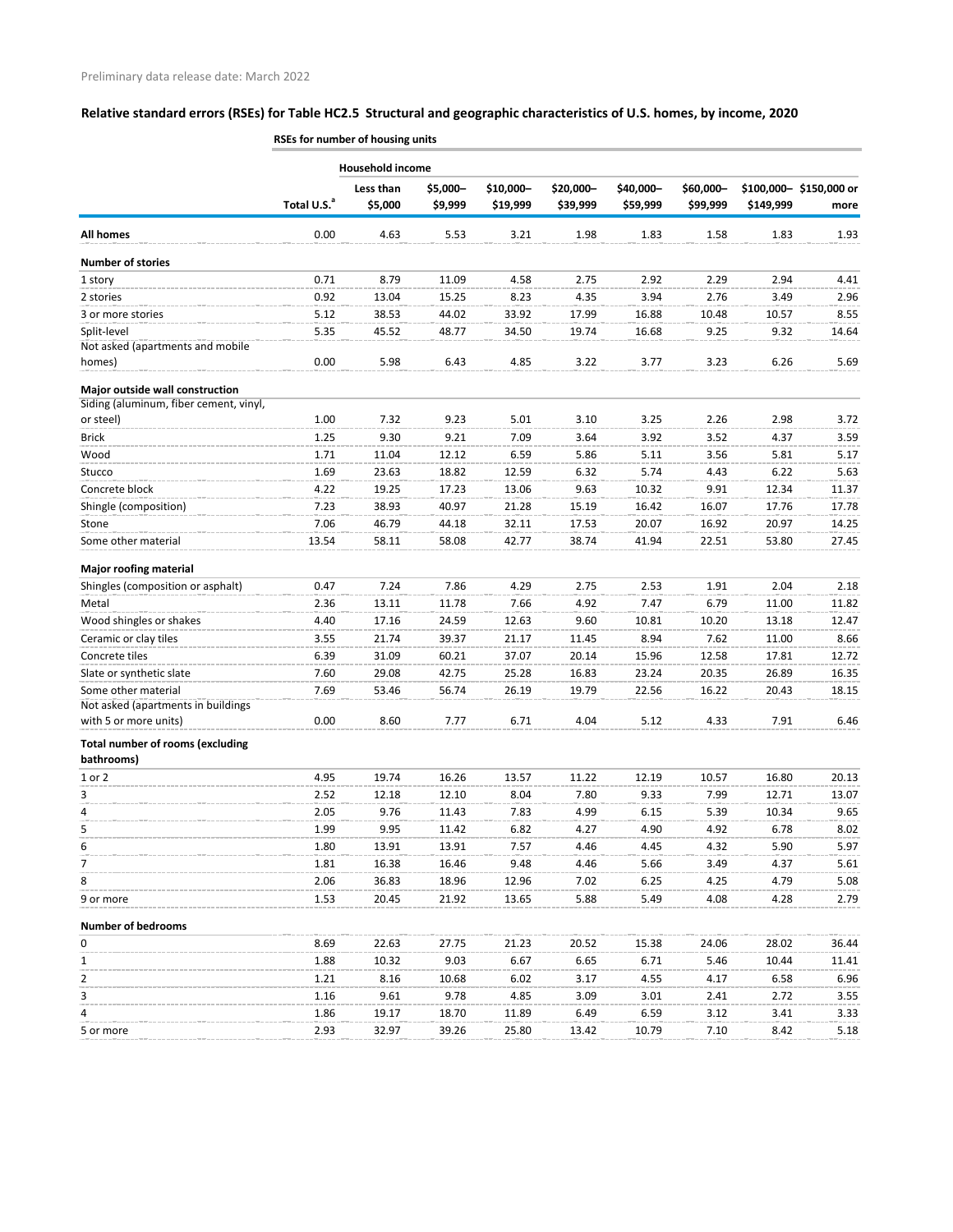|                                                 | noes for humber of housing units |                         |                     |                       |                       |                       |                       |           |                                |
|-------------------------------------------------|----------------------------------|-------------------------|---------------------|-----------------------|-----------------------|-----------------------|-----------------------|-----------|--------------------------------|
|                                                 |                                  | <b>Household income</b> |                     |                       |                       |                       |                       |           |                                |
|                                                 | Total U.S. <sup>a</sup>          | Less than<br>\$5,000    | \$5,000-<br>\$9,999 | \$10,000-<br>\$19,999 | \$20,000-<br>\$39,999 | \$40,000-<br>\$59,999 | \$60,000-<br>\$99,999 | \$149,999 | \$100,000-\$150,000 or<br>more |
| <b>All homes</b>                                | 0.00                             | 4.63                    | 5.53                | 3.21                  | 1.98                  | 1.83                  | 1.58                  | 1.83      | 1.93                           |
| Number of other rooms (excluding<br>bathrooms)  |                                  |                         |                     |                       |                       |                       |                       |           |                                |
| $\mathbf{1}$                                    | 3.23                             | 12.39                   | 13.22               | 9.86                  | 7.76                  | 9.10                  | 6.30                  | 11.84     | 13.04                          |
| 2                                               | 1.53                             | 7.71                    | 8.66                | 4.81                  | 4.19                  | 4.61                  | 3.83                  | 5.61      | 6.81                           |
| 3                                               | 1.28                             | 9.25                    | 11.39               | 5.54                  | 3.85                  | 3.92                  | 3.34                  | 5.14      | 4.89                           |
| 4                                               | 1.51                             | 14.99                   | 14.14               | 8.88                  | 4.10                  | 5.33                  | 3.21                  | 3.67      | 4.50                           |
| 5 or more                                       | 1.32                             | 18.28                   | 15.21               | 11.04                 | 4.62                  | 4.41                  | 3.13                  | 3.65      | 2.66                           |
| <b>Number of full bathrooms</b>                 |                                  |                         |                     |                       |                       |                       |                       |           |                                |
| 0                                               | 26.23                            | 55.95                   | 70.62               | 52.86                 | 48.60                 | 63.37                 | 85.51                 | 0.00      | 100.30                         |
| 1                                               | 0.88                             | 5.31                    | 6.88                | 3.78                  | 2.94                  | 3.41                  | 2.79                  | 4.78      | 5.45                           |
| $\overline{2}$                                  | 0.79                             | 8.41                    | 11.80               | 5.47                  | 3.08                  | 3.10                  | 2.22                  | 2.91      | 2.77                           |
| 3 or more                                       | 1.67                             | 32.90                   | 32.33               | 16.57                 | 6.38                  | 7.90                  | 4.77                  | 4.56      | 2.96                           |
| <b>Number of half bathrooms</b>                 |                                  |                         |                     |                       |                       |                       |                       |           |                                |
| 0                                               | 0.58                             | 4.81                    | 5.91                | 3.43                  | 2.35                  | 2.00                  | 2.10                  | 2.61      | 3.04                           |
| $\mathbf{1}$                                    | 1.57                             | 11.07                   | 13.68               | 7.68                  | 4.69                  | 4.59                  | 2.92                  | 2.92      | 3.05                           |
| 2 or more                                       | 5.06                             | 35.01                   | 39.25               | 22.50                 | 14.78                 | 15.81                 | 12.18                 | 13.67     | 8.28                           |
| <b>Basement</b>                                 |                                  |                         |                     |                       |                       |                       |                       |           |                                |
| Yes                                             | 0.64                             | 11.80                   | 12.96               | 7.18                  | 3.42                  | 3.17                  | 2.51                  | 2.95      | 2.77                           |
| Finished basement                               | 1.13                             | 16.61                   | 19.33               | 11.27                 | 4.47                  | 4.34                  | 3.61                  | 3.82      | 3.53                           |
| Unfinished basement                             | 1.50                             | 16.51                   | 18.50               | 9.56                  | 5.28                  | 5.92                  | 4.17                  | 5.02      | 5.46                           |
| No                                              | 0.49                             | 10.23                   | 11.56               | 5.22                  | 3.01                  | 3.07                  | 2.24                  | 3.10      | 3.35                           |
| Not asked (apartments and mobile<br>homes)      | 0.00                             | 5.98                    | 6.43                | 4.85                  | 3.22                  | 3.77                  | 3.23                  | 6.26      | 5.69                           |
| <b>Attic</b>                                    |                                  |                         |                     |                       |                       |                       |                       |           |                                |
| Yes                                             | 0.65                             | 9.61                    | 9.75                | 5.34                  | 3.02                  | 2.46                  | 2.27                  | 2.32      | 2.68                           |
| Finished attic                                  | 3.10                             | 17.20                   | 23.82               | 12.29                 | 7.39                  | 8.24                  | 6.64                  | 10.40     | 6.88                           |
| Unfinished attic                                | 0.75                             | 12.08                   | 10.88               | 6.46                  | 3.29                  | 2.71                  | 2.48                  | 2.37      | 2.90                           |
| No                                              | 1.31                             | 10.91                   | 13.68               | 5.14                  | 3.56                  | 4.35                  | 2.97                  | 3.87      | 3.63                           |
| Not asked (apartments and mobile<br>homes)      | 0.00                             | 5.98                    | 6.43                | 4.85                  | 3.22                  | 3.77                  | 3.23                  | 6.26      | 5.69                           |
| <b>Attached garage</b>                          |                                  |                         |                     |                       |                       |                       |                       |           |                                |
| Yes                                             | 0.74                             | 12.27                   | 17.39               | 7.96                  | 3.44                  | 3.18                  | 2.01                  | 2.30      | 2.43                           |
| 1-car garage                                    | 2.46                             | 16.38                   | 22.21               | 10.85                 | 5.65                  | 6.41                  | 5.27                  | 7.02      | 8.00                           |
| 2-car garage                                    | 1.22                             | 17.08                   | 21.99               | 11.85                 | 4.40                  | 4.09                  | 2.53                  | 2.56      | 3.01                           |
| 3 or more car garage                            | 3.67                             | 48.29                   | 58.06               | 39.26                 | 16.05                 | 12.13                 | 7.16                  | 7.87      | 5.22                           |
| No                                              | 1.17                             | 7.73                    | 11.23               | 5.43                  | 3.24                  | 3.77                  | 2.98                  | 5.00      | 5.44                           |
| Not asked (apartments and mobile<br>homes)      | 0.00                             | 5.98                    | 6.43                | 4.85                  | 3.22                  | 3.77                  | 3.23                  | 6.26      | 5.69                           |
|                                                 |                                  |                         |                     |                       |                       |                       |                       |           |                                |
| <b>Adequacy of insulation</b><br>Well insulated | 1.43                             | 10.43                   | 11.05               | 5.92                  | 4.30                  | 4.65                  | 2.87                  | 3.73      | 3.49                           |
| Adequately insulated                            | 0.76                             | 7.19                    | 7.91                | 4.75                  | 3.04                  | 2.67                  | 2.22                  | 2.80      | 2.74                           |
| Poorly insulated                                | 1.85                             | 8.58                    | 9.79                | 6.58                  | 4.06                  | 4.37                  | 4.34                  | 5.76      | 5.90                           |
| Not insulated                                   | 5.49                             | 16.85                   | 20.51               | 12.39                 | 11.65                 | 14.12                 | 15.61                 | 25.44     | 30.06                          |
|                                                 |                                  |                         |                     |                       |                       |                       |                       |           |                                |
| Home is too drafty during the winter            |                                  |                         |                     |                       |                       |                       |                       |           |                                |
| Never                                           | 0.88                             | 8.35                    | 8.52                | 4.72                  | 2.92                  | 2.64                  | 2.47                  | 3.24      | 2.64                           |
| Some of the time                                | 0.87                             | 7.02                    | 7.68                | 4.55                  | 2.85                  | 2.77                  | 2.52                  | 3.40      | 3.38                           |
| Most of the time                                | 2.99                             | 12.14                   | 13.25               | 9.68                  | 7.16                  | 7.33                  | 6.32                  | 9.23      | 9.05                           |
| All of the time                                 | 4.40                             | 13.98                   | 11.89               | 10.59                 | 8.22                  | 11.30                 | 11.33                 | 18.48     | 18.20                          |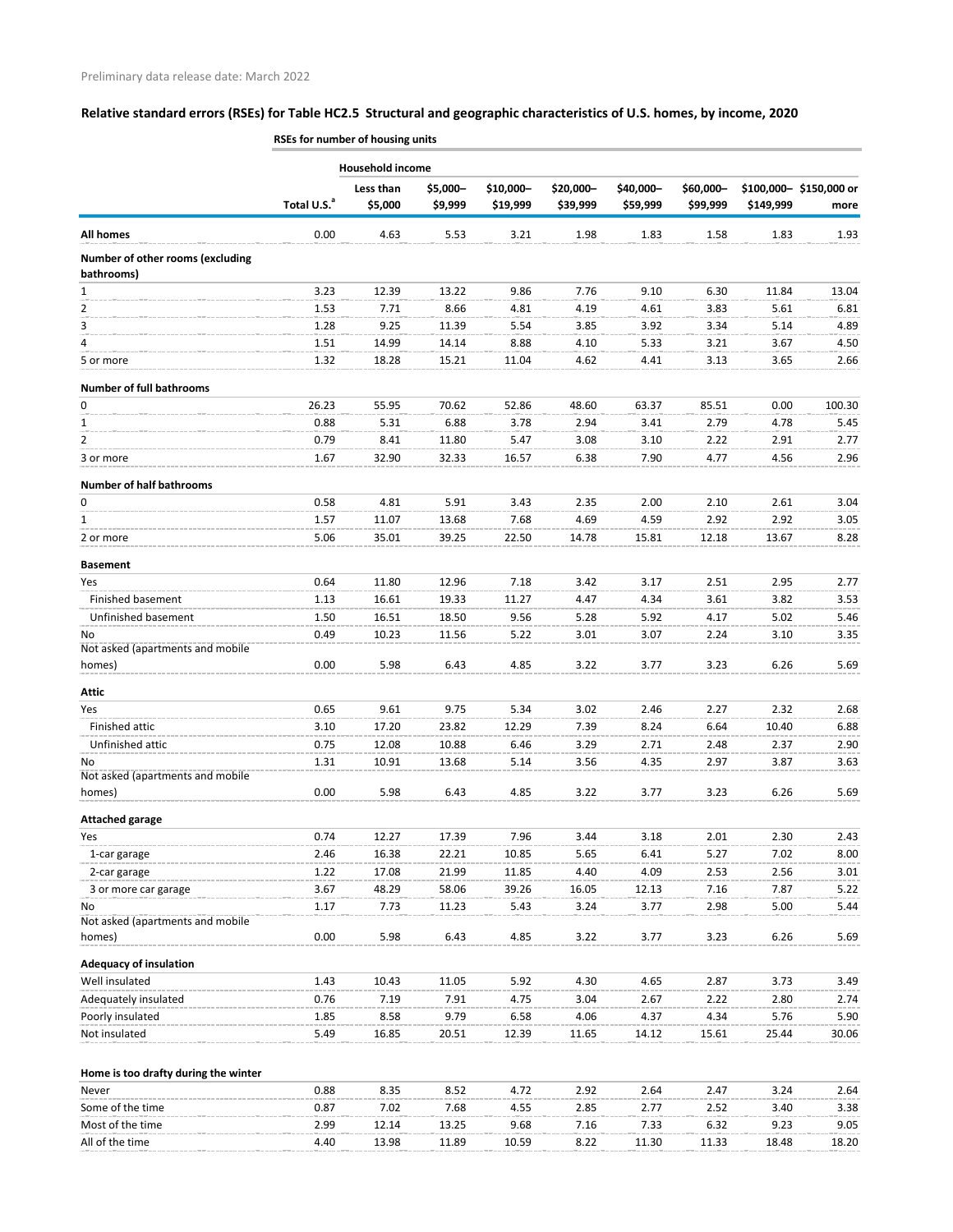|                                                   | RSEs for number of housing units |                         |                     |                       |                       |                       |                       |           |                                |
|---------------------------------------------------|----------------------------------|-------------------------|---------------------|-----------------------|-----------------------|-----------------------|-----------------------|-----------|--------------------------------|
|                                                   |                                  | <b>Household income</b> |                     |                       |                       |                       |                       |           |                                |
|                                                   | Total U.S. <sup>a</sup>          | Less than<br>\$5,000    | \$5,000-<br>\$9,999 | \$10,000-<br>\$19,999 | \$20,000-<br>\$39,999 | \$40,000-<br>\$59,999 | \$60,000-<br>\$99,999 | \$149,999 | \$100,000-\$150,000 or<br>more |
| <b>All homes</b>                                  | 0.00                             | 4.63                    | 5.53                | 3.21                  | 1.98                  | 1.83                  | 1.58                  | 1.83      | 1.93                           |
| Any ceilings higher than 8 feet                   |                                  |                         |                     |                       |                       |                       |                       |           |                                |
| Yes                                               | 0.84                             | 8.30                    | 10.12               | 6.30                  | 3.56                  | 2.98                  | 2.41                  | 2.64      | 2.49                           |
| No                                                | 0.76                             | 6.02                    | 7.26                | 3.96                  | 2.53                  | 2.80                  | 2.21                  | 3.19      | 3.46                           |
| Not asked (mobile homes)                          | 0.00                             | 12.46                   | 12.50               | 7.25                  | 5.51                  | 8.45                  | 11.09                 | 19.07     | 38.38                          |
| <b>Number of windows</b>                          |                                  |                         |                     |                       |                       |                       |                       |           |                                |
| $1$ to $2$                                        | 3.87                             | 13.51                   | 15.29               | 10.73                 | 8.44                  | 9.04                  | 9.94                  | 16.41     | 17.62                          |
| $3$ to 5                                          | 1.88                             | 9.10                    | 9.88                | 6.96                  | 4.44                  | 5.65                  | 4.56                  | 9.23      | 9.13                           |
| 6 to 9                                            | 1.54                             | 10.90                   | 8.98                | 6.40                  | 3.61                  | 4.26                  | 4.00                  | 5.46      | 6.76                           |
| 10 to 15                                          | 0.97                             | 8.50                    | 9.84                | 5.79                  | 3.21                  | 3.33                  | 2.33                  | 3.75      | 4.72                           |
| 16 to 19                                          | 2.24                             | 20.37                   | 23.68               | 12.07                 | 7.06                  | 6.38                  | 4.93                  | 4.72      | 5.01                           |
| 20 to 29                                          | 2.05                             | 31.32                   | 48.33               | 16.77                 | 7.86                  | 7.26                  | 4.44                  | 4.55      | 3.50                           |
| 30 or more                                        | 3.72                             | 44.55                   | 56.66               | 44.21                 | 18.00                 | 13.42                 | 9.80                  | 8.94      | 4.59                           |
| Type of glass in windows                          |                                  |                         |                     |                       |                       |                       |                       |           |                                |
| Single-pane glass                                 | 1.08                             | 6.06                    | 6.19                | 4.69                  | 3.03                  | 3.45                  | 3.34                  | 4.20      | 4.68                           |
| Double-pane glass                                 | 0.61                             | 5.97                    | 8.60                | 4.18                  | 2.59                  | 2.57                  | 2.13                  | 2.47      | 2.38                           |
| Triple-pane glass                                 | 6.23                             | 39.20                   | 57.97               | 27.57                 | 18.45                 | 16.59                 | 12.72                 | 17.43     | 12.38                          |
| <b>Window frame material</b>                      |                                  |                         |                     |                       |                       |                       |                       |           |                                |
| Metal (aluminum)                                  | 0.90                             | 8.23                    | 8.71                | 5.08                  | 3.03                  | 3.16                  | 2.81                  | 3.68      | 4.14                           |
| Wood                                              | 1.09                             | 7.70                    | 8.45                | 4.68                  | 3.17                  | 3.84                  | 2.66                  | 3.38      | 3.21                           |
| Vinyl                                             | 1.32                             | 10.12                   | 15.47               | 6.72                  | 4.53                  | 3.65                  | 3.16                  | 3.43      | 3.12                           |
| Fiberglass                                        | 7.57                             | 28.50                   | 29.38               | 22.21                 | 17.43                 | 17.81                 | 14.88                 | 20.94     | 19.47                          |
| Composite                                         | 5.39                             | 48.49                   | 63.49               | 36.55                 | 14.36                 | 15.05                 | 10.37                 | 15.84     | 13.25                          |
| Number of sliding glass or French                 |                                  |                         |                     |                       |                       |                       |                       |           |                                |
| doors                                             |                                  |                         |                     |                       |                       |                       |                       |           |                                |
| 0                                                 | 0.92                             | 5.59                    | 6.44                | 4.03                  | 2.78                  | 2.83                  | 2.83                  | 3.43      | 2.93                           |
| 1                                                 | 1.35                             | 10.56                   | 12.26               | 6.38                  | 3.53                  | 3.48                  | 2.99                  | 3.51      | 3.85                           |
| $\overline{2}$                                    | 2.38                             | 17.94                   | 20.51               | 11.05                 | 5.80                  | 6.84                  | 3.99                  | 5.73      | 5.55                           |
| 3 or more                                         | 2.64                             | 29.03                   | 28.62               | 15.98                 | 8.40                  | 9.41                  | 5.62                  | 6.96      | 5.17                           |
| Electricity meter is a smart meter                |                                  |                         |                     |                       |                       |                       |                       |           |                                |
| Yes                                               | 1.41                             | 11.39                   | 10.75               | 6.19                  | 4.12                  | 4.02                  | 2.83                  | 3.98      | 3.81                           |
| No                                                | 1.05                             | 7.81                    | 11.57               | 5.42                  | 3.40                  | 3.88                  | 3.07                  | 3.53      | 4.44                           |
| Don't know                                        | 0.87                             | 6.66                    | 7.06                | 4.83                  | 2.96                  | 3.43                  | 2.52                  | 3.21      | 2.80                           |
| Park a car within 20 feet of electrical<br>outlet |                                  |                         |                     |                       |                       |                       |                       |           |                                |
| Yes                                               | 0.57                             | 10.80                   | 10.66               | 4.45                  | 2.75                  | 2.84                  | 1.99                  | 2.10      | 2.39                           |
| No                                                | 1.17                             | 7.17                    | 8.39                | 4.63                  | 3.42                  | 3.67                  | 3.50                  | 4.79      | 5.80                           |
| Not asked (apartments in buildings                |                                  |                         |                     |                       |                       |                       |                       |           |                                |
| with 5 or more units)                             | 0.00                             | 8.60                    | 7.77                | 6.71                  | 4.04                  | 5.12                  | 4.33                  | 7.91      | 6.46                           |
| Own or lease an all-electric or plug-in           |                                  |                         |                     |                       |                       |                       |                       |           |                                |
| hybrid electric vehicle<br><b>Yes</b>             | 5.29                             | 64.22                   | 70.65               | 40.37                 | 29.96                 | 22.36                 | 15.59                 | 17.63     | 8.64                           |
| Charge at home                                    | 6.49                             | 100.43                  | 100.28              | 48.23                 | 36.26                 | 28.29                 | 18.59                 | 19.45     | 9.08                           |
| No                                                | 0.08                             | 4.62                    | 5.56                | 3.20                  | 1.99                  | 1.84                  | 1.58                  | 1.86      | 1.88                           |
| Natural gas available in neighborhood             |                                  |                         |                     |                       |                       |                       |                       |           |                                |
| Yes                                               | 0.50                             | 5.77                    | 7.22                | 3.89                  | 2.58                  | 2.35                  | 1.88                  | 2.43      | 2.22                           |
| Uses natural gas                                  | 0.69                             | 7.47                    | 9.48                | 3.94                  | 2.94                  | 2.39                  | 2.14                  | 2.58      | 2.34                           |
| Does not use natural gas                          | 2.59                             | 12.16                   | 11.02               | 6.74                  | 5.71                  | 6.18                  | 4.67                  | 7.36      | 7.89                           |
| No.                                               | 1.08                             | 7.86                    | 8.33                | 4.56                  | 2.78                  | 3.83                  | 3.00                  | 4.43      | 3.44                           |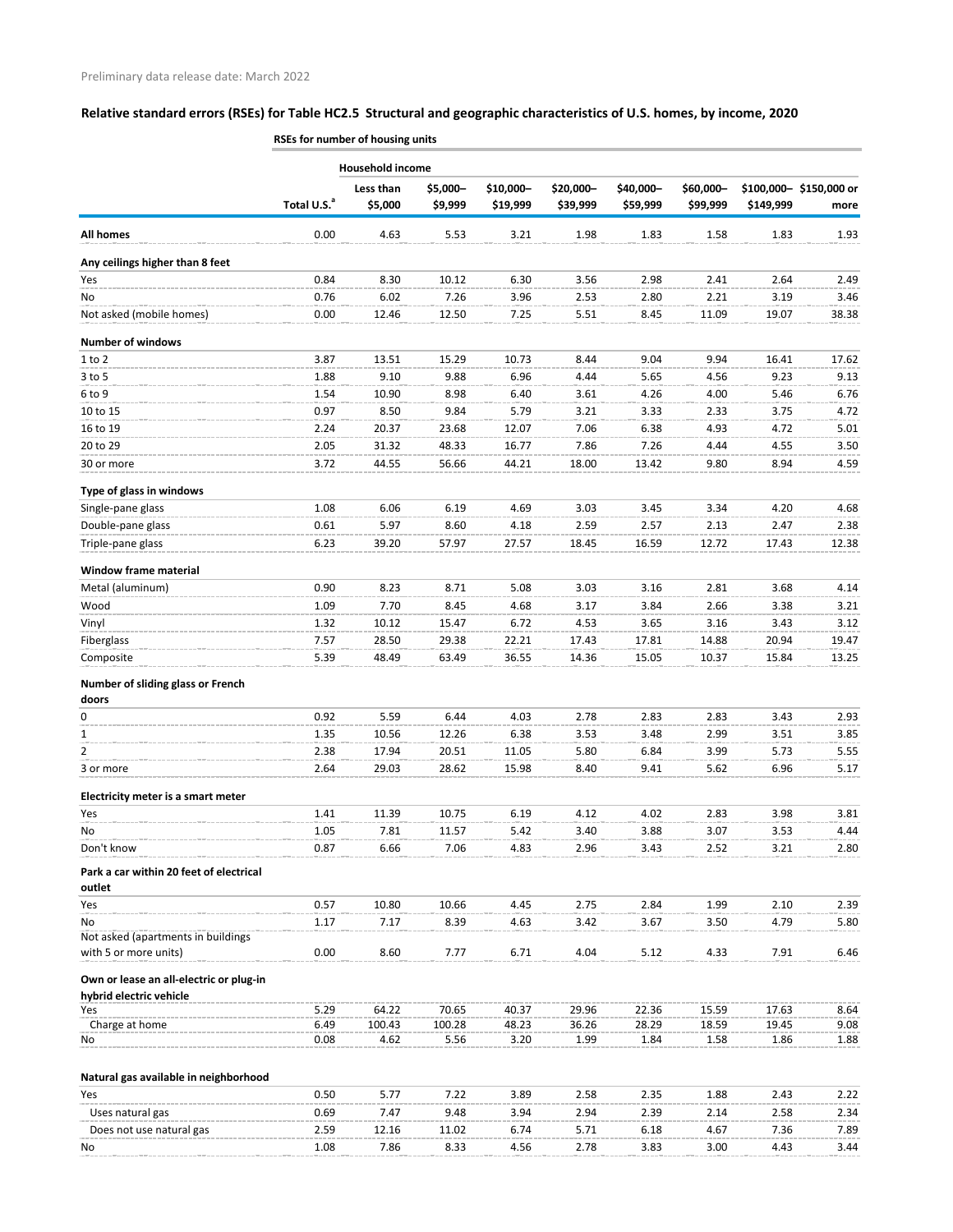|                                                               | RSES for number of nousing units |                         |                     |                       |                       |                       |                       |           |                                |
|---------------------------------------------------------------|----------------------------------|-------------------------|---------------------|-----------------------|-----------------------|-----------------------|-----------------------|-----------|--------------------------------|
|                                                               |                                  | <b>Household income</b> |                     |                       |                       |                       |                       |           |                                |
|                                                               | Total U.S. <sup>a</sup>          | Less than<br>\$5,000    | \$5,000-<br>\$9,999 | \$10,000-<br>\$19,999 | \$20,000-<br>\$39,999 | \$40,000-<br>\$59,999 | \$60,000-<br>\$99,999 | \$149,999 | \$100,000-\$150,000 or<br>more |
| <b>All homes</b>                                              | 0.00                             | 4.63                    | 5.53                | 3.21                  | 1.98                  | 1.83                  | 1.58                  | 1.83      | 1.93                           |
| Distributed solar generation                                  |                                  |                         |                     |                       |                       |                       |                       |           |                                |
| Yes                                                           | 4.38                             | 54.35                   | 44.36               | 29.18                 | 11.64                 | 15.80                 | 9.93                  | 11.22     | 9.44                           |
| No                                                            | 0.17                             | 5.94                    | 7.20                | 3.55                  | 1.88                  | 2.15                  | 1.75                  | 1.98      | 2.12                           |
| Not asked (apartments)                                        | 0.00                             | 7.02                    | 6.80                | 5.76                  | 3.67                  | 4.24                  | 3.45                  | 6.87      | 5.72                           |
| <b>Experienced power outage lasting</b><br>more than 24 hours |                                  |                         |                     |                       |                       |                       |                       |           |                                |
| Yes                                                           | 1.76                             | 9.90                    | 11.01               | 7.77                  | 4.12                  | 5.03                  | 4.02                  | 5.77      | 5.09                           |
| Natural disaster or weather<br>event                          | 2.16                             | 13.57                   | 13.64               | 8.64                  | 4.09                  | 5.24                  | 4.28                  | 6.06      | 5.10                           |
| Unable to pay electric bill                                   | 21.61                            | 42.29                   | 52.68               | 47.06                 | 34.64                 | 76.08                 | 72.32                 | 79.18     | 0.00                           |
| Utility had planned or unplanned                              |                                  |                         |                     |                       |                       |                       |                       |           |                                |
| blackout                                                      | 5.22                             | 18.97                   | 27.35               | 15.17                 | 14.48                 | 16.80                 | 13.33                 | 15.66     | 16.72                          |
| Other reason for outage                                       | 17.58                            | 54.60                   | 49.47               | 70.55                 | 47.73                 | 39.80                 | 28.40                 | 45.76     | 52.76                          |
| No                                                            | 0.40                             | 5.39                    | 5.87                | 3.53                  | 2.26                  | 1.84                  | 1.85                  | 2.11      | 2.13                           |
| Back-up generator in home                                     |                                  |                         |                     |                       |                       |                       |                       |           |                                |
| Yes                                                           | 1.83                             | 15.63                   | 17.03               | 10.85                 | 6.54                  | 5.49                  | 3.90                  | 4.96      | 4.74                           |
| No                                                            | 0.31                             | 4.65                    | 6.02                | 3.28                  | 1.99                  | 1.92                  | 1.78                  | 2.11      | 2.21                           |
| Swimming pool                                                 |                                  |                         |                     |                       |                       |                       |                       |           |                                |
| Yes                                                           | 2.84                             | 48.71                   | 59.53               | 19.61                 | 12.49                 | 9.60                  | 6.57                  | 6.73      | 5.73                           |
| No                                                            | 0.29                             | 6.10                    | 6.97                | 3.54                  | 1.97                  | 2.05                  | 1.72                  | 1.97      | 2.52                           |
| Not asked (apartments)                                        | 0.00                             | 7.02                    | 6.80                | 5.76                  | 3.67                  | 4.24                  | 3.45                  | 6.87      | 5.72                           |
| Months swimming pool is used                                  |                                  |                         |                     |                       |                       |                       |                       |           |                                |
| $0$ to $3$                                                    | 5.86                             | 66.69                   | 71.80               | 29.83                 | 17.62                 | 13.38                 | 10.90                 | 16.73     | 12.20                          |
| 4 to 7                                                        | 4.70                             | 71.07                   | 71.94               | 32.54                 | 16.24                 | 12.64                 | 7.52                  | 8.80      | 7.73                           |
| 8 to 12                                                       | 7.88                             | 0.00                    | 0.00                | 44.67                 | 30.36                 | 24.34                 | 18.25                 | 19.77     | 12.53                          |
| No swimming pool                                              | 0.29                             | 6.10                    | 6.97                | 3.54                  | 1.97                  | 2.05                  | 1.72                  | 1.97      | 2.52                           |
| Not asked (apartments)                                        | 0.00                             | 7.02                    | 6.80                | 5.76                  | 3.67                  | 4.24                  | 3.45                  | 6.87      | 5.72                           |
| Heated swimming pool and fuel                                 |                                  |                         |                     |                       |                       |                       |                       |           |                                |
| Heated swimming pool                                          | 5.06                             | 0.00                    | 0.00                | 51.81                 | 28.02                 | 19.86                 | 14.81                 | 12.22     | 7.17                           |
| Electricity                                                   | 10.05                            | 0.00                    | 0.00                | 71.31                 | 46.76                 | 32.01                 | 26.95                 | 18.93     | 16.07                          |
| Natural gas                                                   | 9.10                             | 0.00                    | 0.00                | 100.54                | 28.22                 | 34.92                 | 22.19                 | 20.90     | 10.42                          |
| Propane                                                       | 14.72                            | 0.00                    | 0.00                | 0.00                  | 0.00                  | 51.59                 | 34.94                 | 41.00     | 17.94                          |
| Some other fuel                                               | 12.80                            | 0.00                    | 0.00                | 100.22                | 40.07                 | 40.90                 | 34.54                 | 25.13     | 26.73                          |
| Unheated swimming pool                                        | 3.58                             | 48.71                   | 59.53               | 19.36                 | 14.22                 | 11.27                 | 7.56                  | 7.36      | 7.91                           |
| No swimming pool                                              | 0.29                             | 6.10                    | 6.97                | 3.54                  | 1.97                  | 2.05                  | 1.72                  | 1.97      | 2.52                           |
| Not asked (apartments)                                        | 0.00                             | 7.02                    | 6.80                | 5.76                  | 3.67                  | 4.24                  | 3.45                  | 6.87      | 5.72                           |
| Hot tub                                                       |                                  |                         |                     |                       |                       |                       |                       |           |                                |
| Yes                                                           | 2.50                             | 30.45                   | 22.40               | 16.84                 | 9.65                  | 9.24                  | 7.05                  | 6.44      | 5.62                           |
| No                                                            | 0.19                             | 4.77                    | 5.36                | 3.30                  | 2.03                  | 1.92                  | 1.73                  | 1.87      | 2.11                           |
| Months hot tub is used                                        |                                  |                         |                     |                       |                       |                       |                       |           |                                |
| $0$ to $3$                                                    | 4.05                             | 38.95                   | 28.72               | 21.91                 | 13.36                 | 12.45                 | 9.31                  | 9.03      | 8.24                           |
| 4 to 7                                                        | 7.56                             | 72.42                   | 101.20              | 52.03                 | 29.35                 | 24.05                 | 16.30                 | 18.64     | 12.42                          |
| 8 to 12                                                       | 4.76                             | 47.70                   | 46.68               | 32.34                 | 17.36                 | 15.17                 | 11.18                 | 10.41     | 9.47                           |
| No hot tub                                                    | 0.19                             | 4.77                    | 5.36                | 3.30                  | 2.03                  | 1.92                  | 1.73                  | 1.87      | 2.11                           |